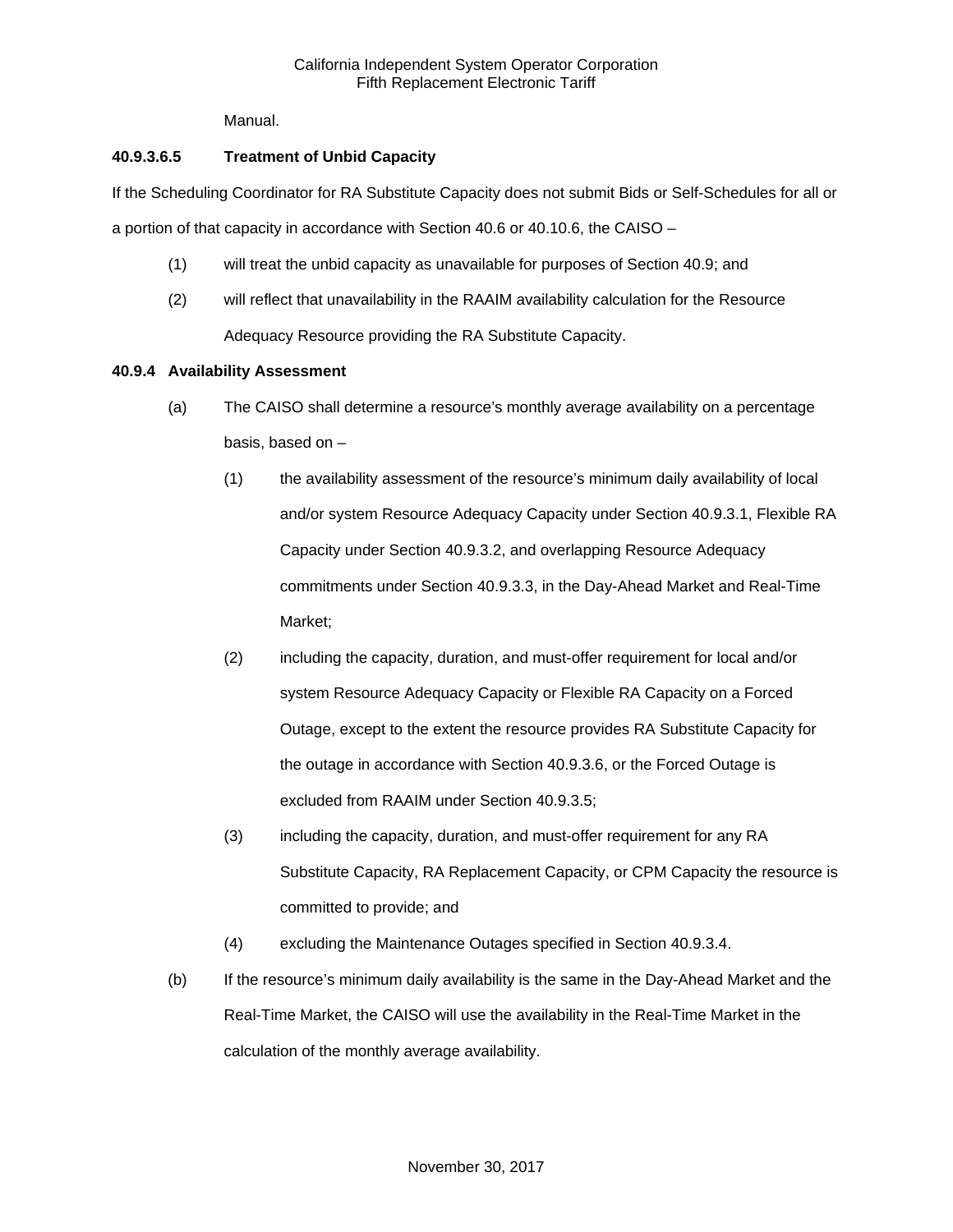(c) If the resource is committed to provide local and/or system RA capacity and Flexible RA Capacity in a month, but does not provide both for the full month, the CAISO prorates the number of days that local and/or system Resource Adequacy Capacity and Flexible RA Capacity was provided against the total number of days in the month.

### **40.9.5 Availability Standard**

- (a) **Percentage.** The Availability Standard shall be 96.5 percent each month.
- (b) **Availability Range.** The CAISO shall apply the Availability Standard with a bandwidth of plus and minus two percent, which produces a range with a lower bound of 94.5 percent and an upper bound of 98.5 percent.

**[Petition for Limited Tariff Waiver to Process out-of-time requests for Scheduling Coordinators to Recertify Units as Acquired Resources is pending with FERC in Docket No. ER18-857.]**

# **40.9.6 Non-Availability Charges and Availability Incentive Payments**

- (a) **Non-Availability Charges.** A resource providing local and/or system Resource Adequacy Capacity, Flexible RA Capacity, or CPM Capacity that is subject to the availability assessment in accordance with Section 40.9.3 and whose monthly availability calculation under Section 40.9.4 is below the lower bound of the monthly Availability Standard of 94.5 percent will be subject to a Non-Availability Charge for the month.
- (b) **Availability Incentive Payments.** A resource providing local and/or system Resource Adequacy Capacity, Flexible RA Capacity, or CPM Capacity that is subject to the availability assessment under Section 40.9.3 and whose availability calculation under Section 40.9.4 is above the upper bound of the monthly Availability Standard of 98.5 percent will be eligible for an Availability Incentive Payment for the month.
- (c) **No Payment or Charge.** A resource providing local and/or system Resource Adequacy Capacity, Flexible RA Capacity, or CPM Capacity that is subject to the availability assessment under Section 40.9.3 and whose monthly availability calculation under Section 40.9.4 is equal to or between the lower bound of 94.5 percent and the upper bound of 98.5 percent of the Availability Standard will not be assessed a Non-Availability Charge nor paid an Availability Incentive Payment.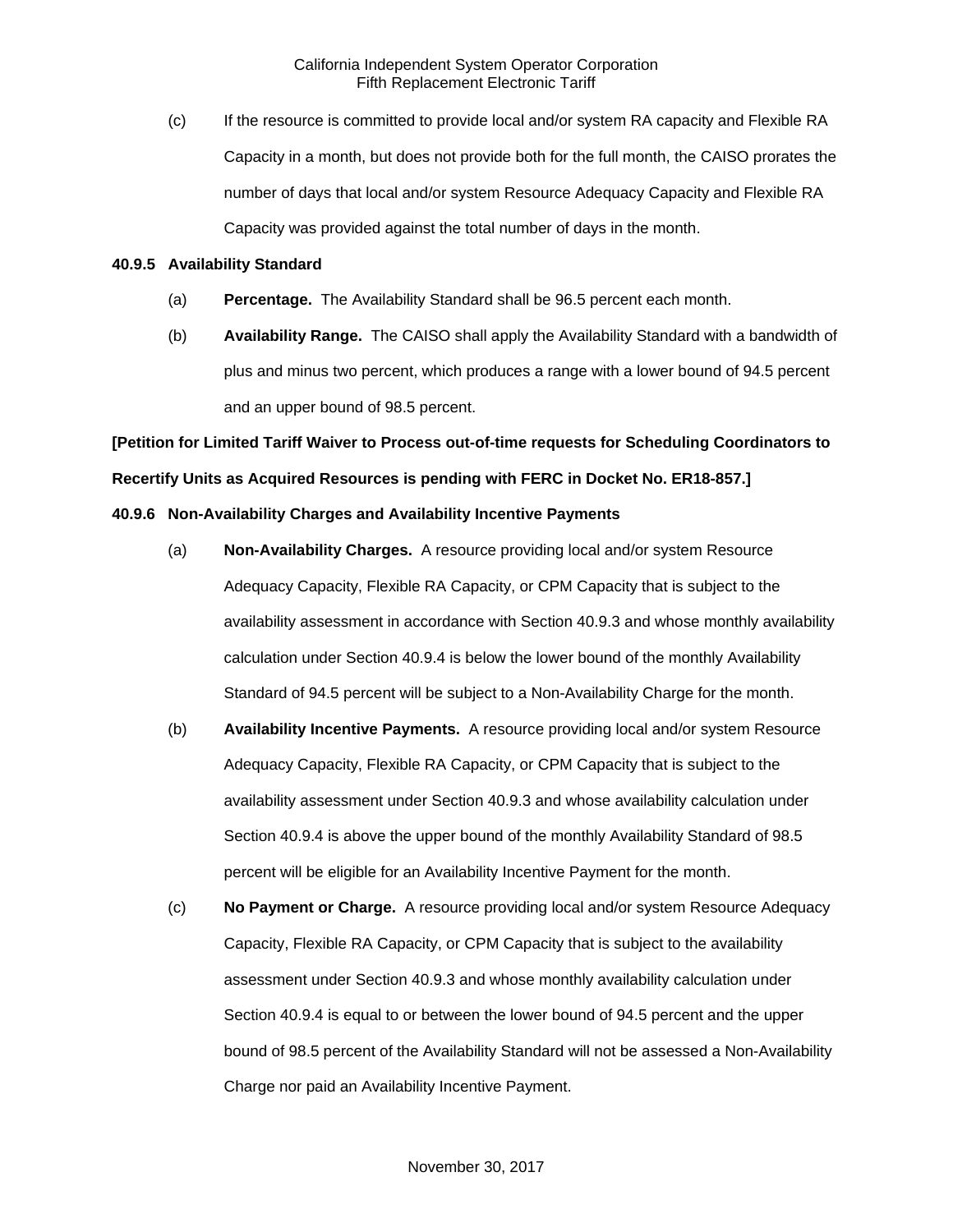(d) **Advisory Period.** During the advisory period of March 1, 2016 through April 30, 2016, the CAISO will show the Non-Availability Charges and Availability Incentive Payments on Settlement Statements but will not include those Non-Availability Charges and Availability Incentive Payments on Invoices for financial settlement.

## **40.9.6.1 Determination of Non-Availability Charge**

- (a) **Calculation**
	- (1) **RA Capacity.** The Non-Availability Charge for a Resource Adequacy Resource providing local, system, or Flexible RA Capacity shall be determined by the resource's average monthly RA and Flexible RA MWs multiplied by the difference between the lower bound of the monthly Availability Standard of 94.5 percent and the resource's monthly availability percentage, and multiplying the product by the RAAIM price.
	- (2) **CPM Capacity.** The Non-Availability Charge for a Resource Adequacy Resource providing CPM Capacity shall be determined by the resource's average monthly CPM MWs multiplied by the difference between the lower bound of the monthly Availability Standard of 94.5 percent and the resource's monthly availability percentage, and multiplying the product by the maximum of the resource's CPM price and the RAAIM price.
- (b) **RAAIM Price.** The RAAIM price shall be 60 percent of the CPM Soft-Cap Price in Section 43.4.1.1.

### **40.9.6.2 Determination of Availability Incentive Payment**

- (a) **Self-Funding.** The Availability Incentive Payment will be funded entirely through the monthly Non-Availability Charges assessed.
- (b) **Eligible Capacity.** The capacity of a Resource Adequacy Resource providing local, system or Flexible RA Capacity that is eligible to receive an Availability Incentive Payment shall be the resource's average monthly MWs of capacity that exceed the upper bound of the Availability Standard.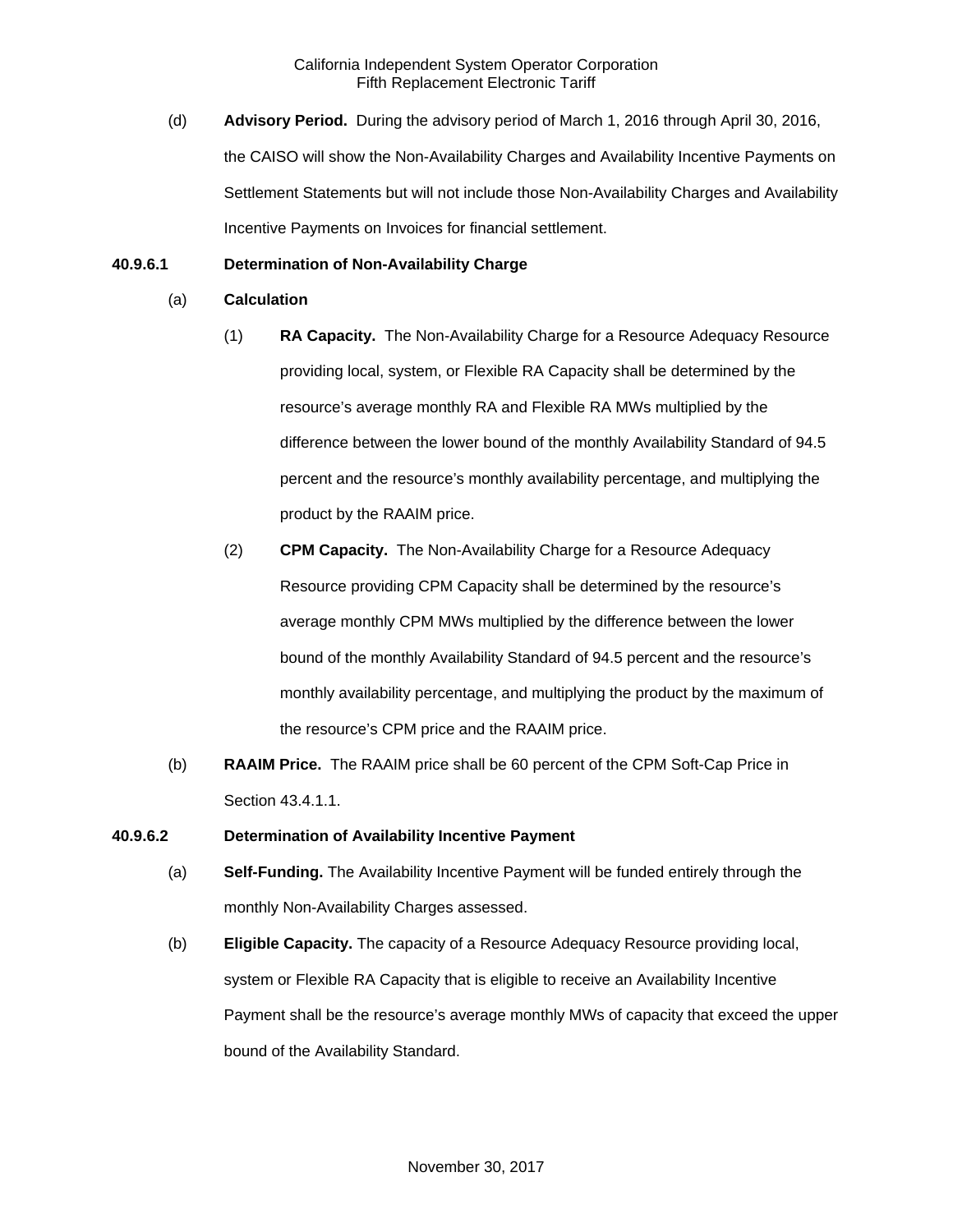## (c) **Calculation.**

- (1) The monthly Availability Incentive Payment rate will equal the total Non-Availability Charges assessed for the month plus any unpaid funds under Section 40.9.6.2(d), divided by the total Resource Adequacy Capacity eligible to receive the Availability Incentive Payment that month.
- (2) The Availability Incentive Payment rate shall not exceed three times the Non-Availability Charge rate.
- (3) The Availability Incentive Payment the CAISO shall pay to each eligible resource shall equal the product of its eligible capacity and the Availability Incentive Payment rate.
- (d) **Unpaid Funds.** Any Non-Availability Charge funds that are not distributed to Resource Adequacy Resources eligible to receive Availability Incentive Payments in a month will be added to the funds available for Availability Incentive Payments in the next month and will continue to roll over to the successive month until paid out or December 31, at which time the funds will be distributed to Load Serving Entities based on their load ratio share for the year.

### **40.9.7 Reporting**

By July 1 of each year, the CAISO will provide an informational report that will be posted on the CAISO Website and include information on the average actual availability each month of Resource Adequacy Resources, the total amount of Non-Availability Charges assessed and the total amount of Availability Incentive Payments made.

### **40.10 Flexible RA Capacity**

### **40.10.1 Flexible Capacity Needs Assessment**

The CAISO shall annually conduct a study to determine the Flexible Capacity Need of the CAISO Balancing Authority Area for each month of the next calendar year and provide the results of the study in the Flexible Capacity Needs Assessment.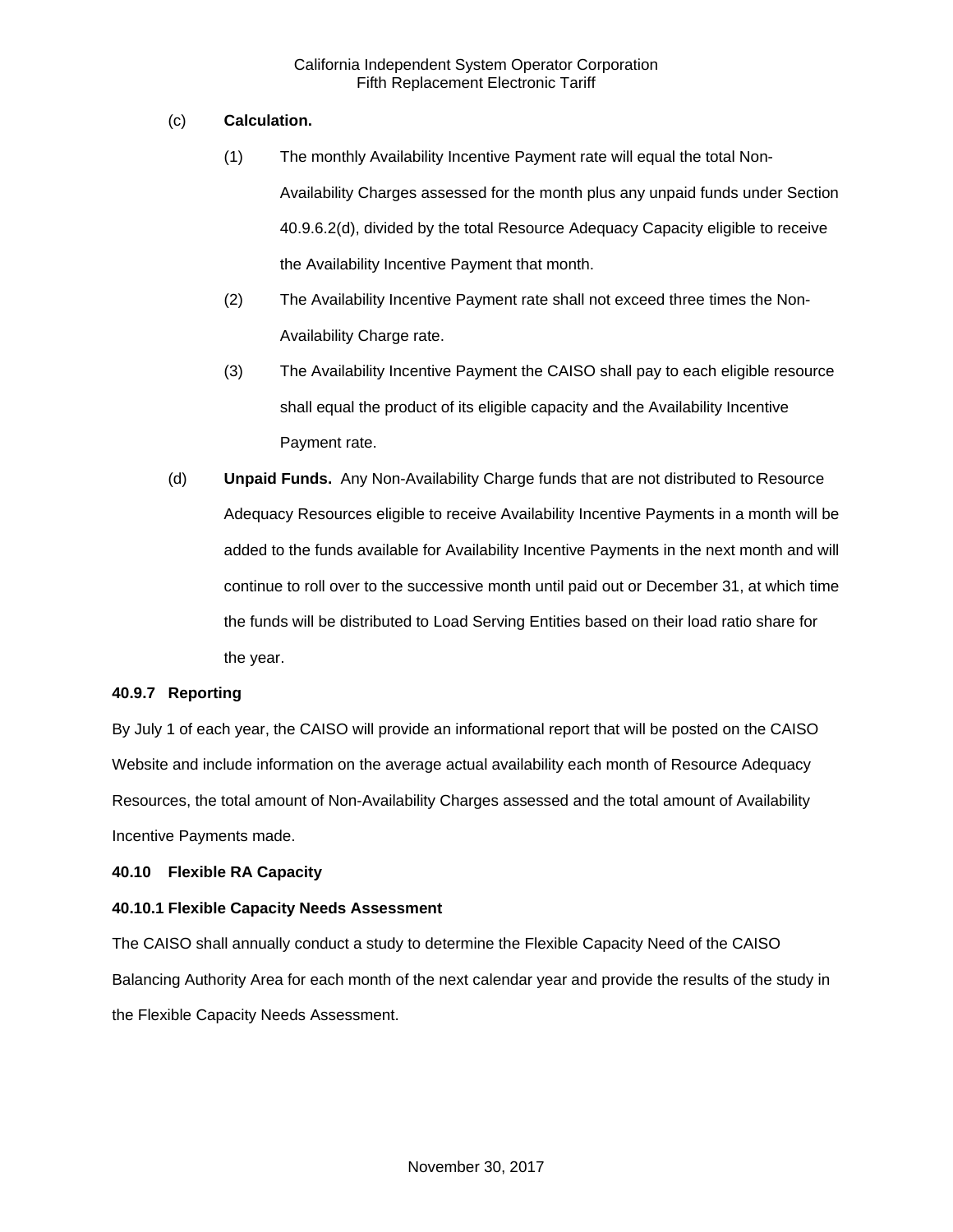## **40.10.1.1 Process**

- (a) **Schedule.** The CAISO shall conduct the study pursuant to the schedule set forth in the Business Practice Manual, which shall include a process for stakeholders to review and provide input on the study methodology and assumptions and on the draft study results.
- (b) **Completion and Distribution.** The CAISO shall provide the final results of the Flexible Capacity Needs Assessment to each Local Regulatory Authority in the CAISO Balancing Authority Area and post the Flexible Capacity Needs Assessment on the CAISO Website no later than 120 days prior to the date that the annual Flexible RA Capacity Plans must be submitted under Section 40.

## **40.10.1.2 Required Information from LSEs**

- (a) **Submission Requirement.** The Scheduling Coordinator for each Load Serving Entity in the CAISO Balancing Authority Area shall submit the information required by this Section, no later than January 15 each year, for use in the CAISO's study to generate minute-byminute net-load data that will be used to determine the Maximum Three-Hour Net-Load Ramp for each month.
- (b) **Required Information.** The Scheduling Coordinator for each Load Serving Entity in the CAISO Balancing Authority Area must submit information that –
	- (1) covers the calendar year in which the information is submitted and each year in the next five-year period;
	- (2) identifies each wind and solar resource connected to the CAISO Controlled Grid, and distributed wind and solar resources, that is owned, in whole or in part, by the Load Serving Entity, or under contractual commitment to the Load Serving Entity or the Load-following MSS Load Serving Entity, for all or a portion of its capacity;
	- (3) indicates the status of the resource as either in service or in development with its expected commercial operation date;
	- (4) for each wind and solar resource, specifies the MWs of installed capacity, renewable energy area location, MWs of flexible capacity owned by or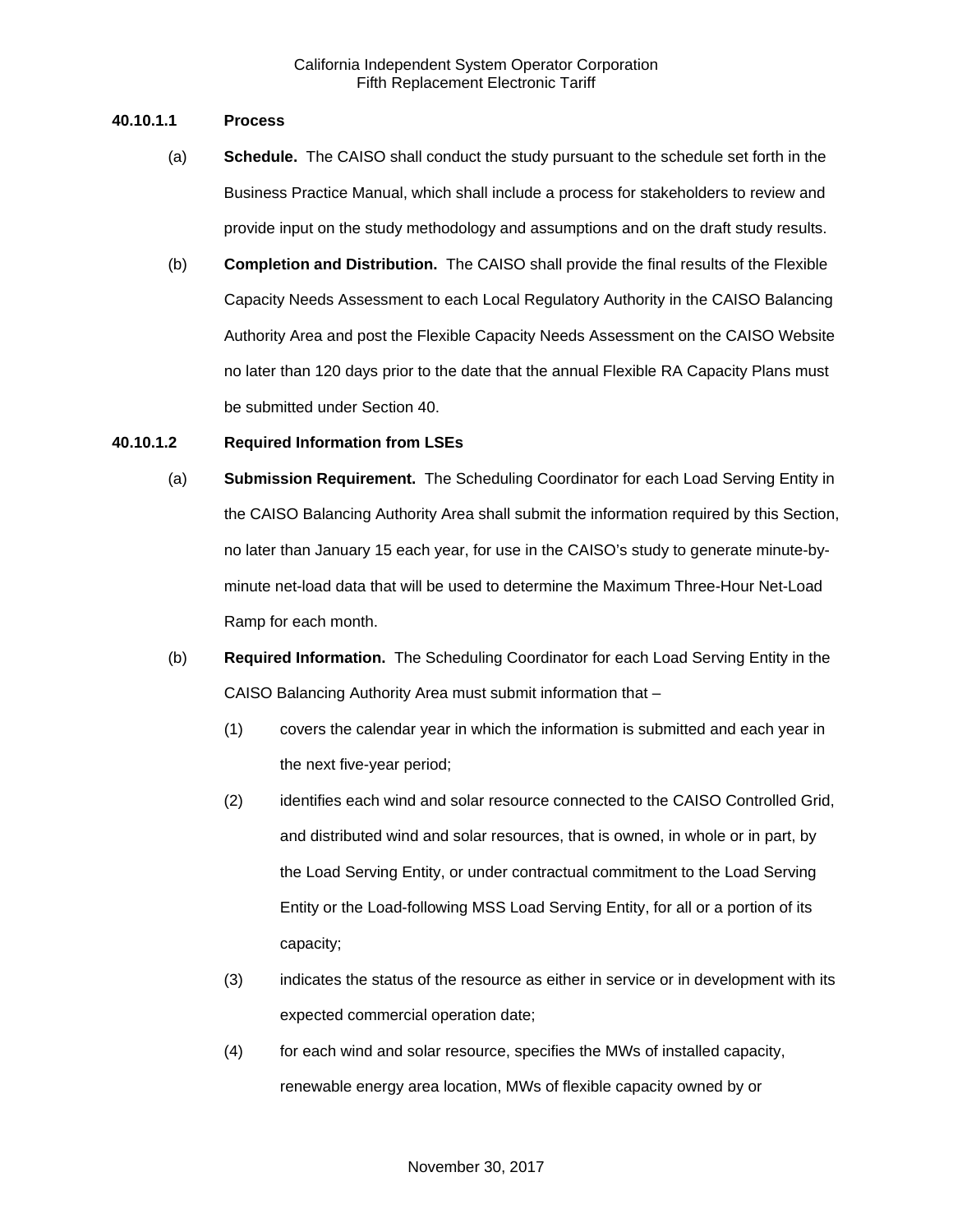contractually committed to the Load Serving Entity, and other information required by the Business Practice Manual;

- (5) describes the balancing services, if any, provided by another balancing authority area for a wind or solar resource that is located outside of the CAISO Balancing Authority Area and that is owned by or contractually committed to the Load Serving Entity; and
- (6) forecasts the MW of installed, behind-the-meter solar capacity in the Load Serving Entity's service area or part of its forecast served load.
- (c) **Confidential Treatment.** The CAISO will treat the resource-specific information provided under Section 40.10.1.2(b) as confidential under Section 20.
- (d) **Aggregated Information.** In addition to the required resource-specific information, the Scheduling Coordinator for each Load Serving Entity in the CAISO Balancing Authority Area shall submit the information required in Section 40.10.1.2(b) on an aggregated basis, as described in the Business Practice Manual, for inclusion in the Flexible Capacity Needs Assessment that will be posted on the CAISO Website.

### **40.10.1.2.1 Incomplete or Inaccurate Information.**

- (a) **Rerun of Study.** If the CAISO finds that a Load Serving Entity submitted incomplete or inaccurate information under Section 40.10.1.2(b), which was used in the calculation of the Flexible Capacity Need for the next calendar year, the CAISO may rerun its study using corrected information to recalculate Flexible Capacity Need for the entire year.
- (b) **Criteria for Rerun.** The CAISO will not rerun its study to recalculate the Flexible Capacity Need unless:
	- (1) the incomplete or inaccurate information represents a net error in excess of either (i) 200 MW; or (ii) one percent of the total MWs of wind and solar capacity submitted under Section 40.10.1.2(b) for any month; and
	- (2) the CAISO has sufficient time to obtain corrected information and complete rerunning the study for the next calendar year by May 1.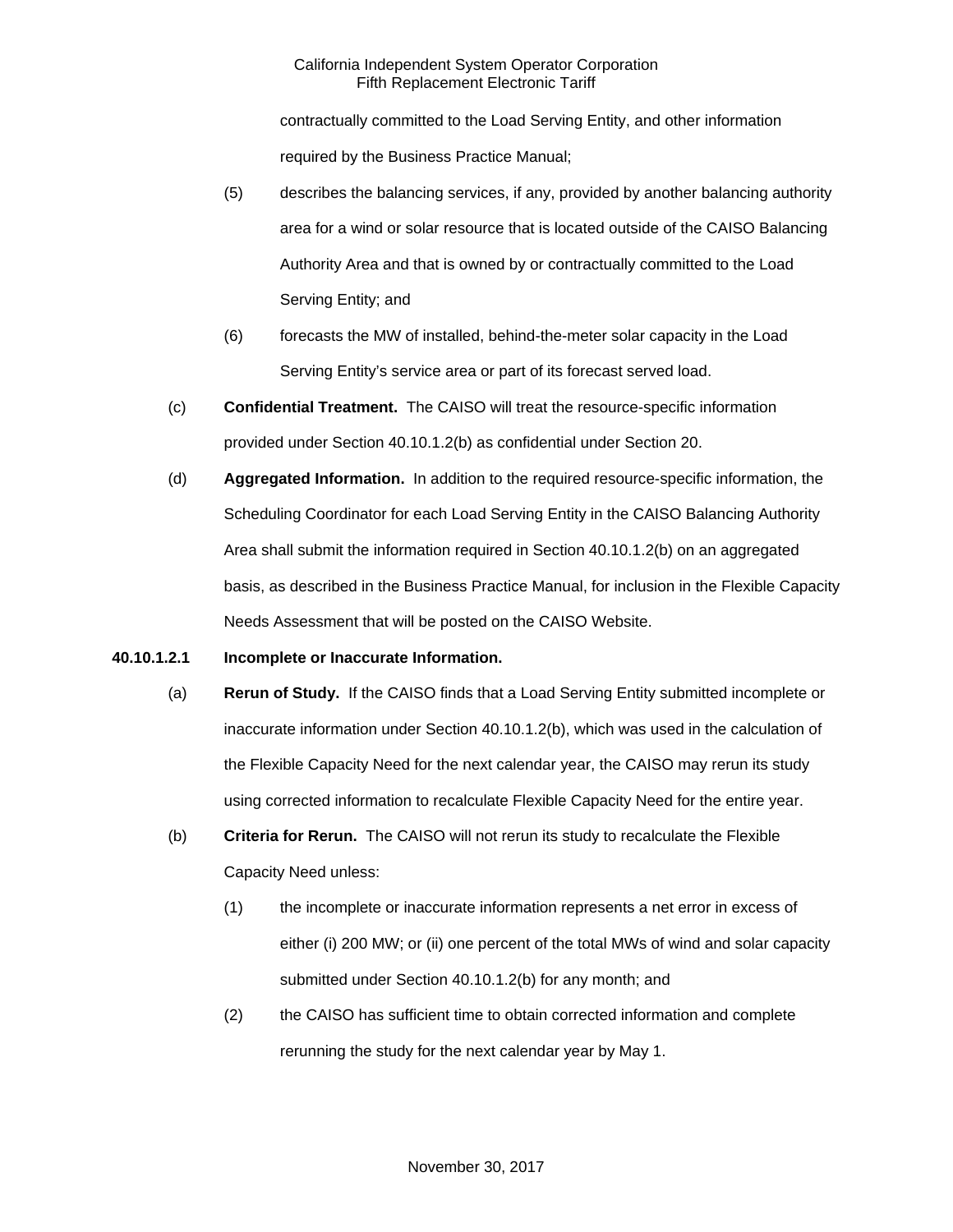(c) **Revised Flexible Capacity Need.** If the CAISO determines that the requirements in Sections 40.10.1.2.1(a) and (b) are met, the CAISO will recalculate the Flexible Capacity Need for the next calendar year and will no later than May 1 post a revised Flexible Capacity Needs Assessment on the CAISO Website.

### **40.10.1.3 Flexible Capacity Need Methodology**

The CAISO shall conduct the study to determine the Flexible Capacity Need for the system for each month of the next calendar year as follows:

- (1) forecast the minute-to-minute system load and net-load using actual load data, as adjusted for monthly peak load growth, and generation profiles for wind and solar resources that are in-service or expected to be in-service during the study period;
- (2) calculate the Maximum Three-Hour Net-Load Ramp for each month using the forecasted minute-to-minute system net-load;
- (3) determine the higher of the most severe single contingency or 3.5 percent of forecasted peak load for each month;
- (4) may include a forecast adjustment, as described in Section 40.10.1.4; and
- (5) compute the resultant Flexible Capacity Need for each month based on the sum of the Maximum Three-Hour Net-Load Ramp, and the higher of the most severe single contingency or 3.5 percent of the forecasted monthly peak load.

### **40.10.1.4 Flexible Capacity Need Forecast Adjustment**

- (a) The Flexible Capacity Need determination may include a positive or negative forecast adjustment to capture a systemic difference between the value determined in Section 40.10.1.3(3) and the historic amount of Operating Reserves met by Flexible Capacity:
- (b) The CAISO will determine the need for a forecast adjustment in consultation with the CPUC and other Local Regulatory Authorities, and as part of the stakeholder process under Section 40.10.1.1; and
- (c) The amount of the forecast adjustment calculated for each month shall not exceed the forecasted monthly peak Operating Reserves multiplied by the difference between (i) the historic percentage of Operating Reserves met by Flexible RA Capacity and (ii) the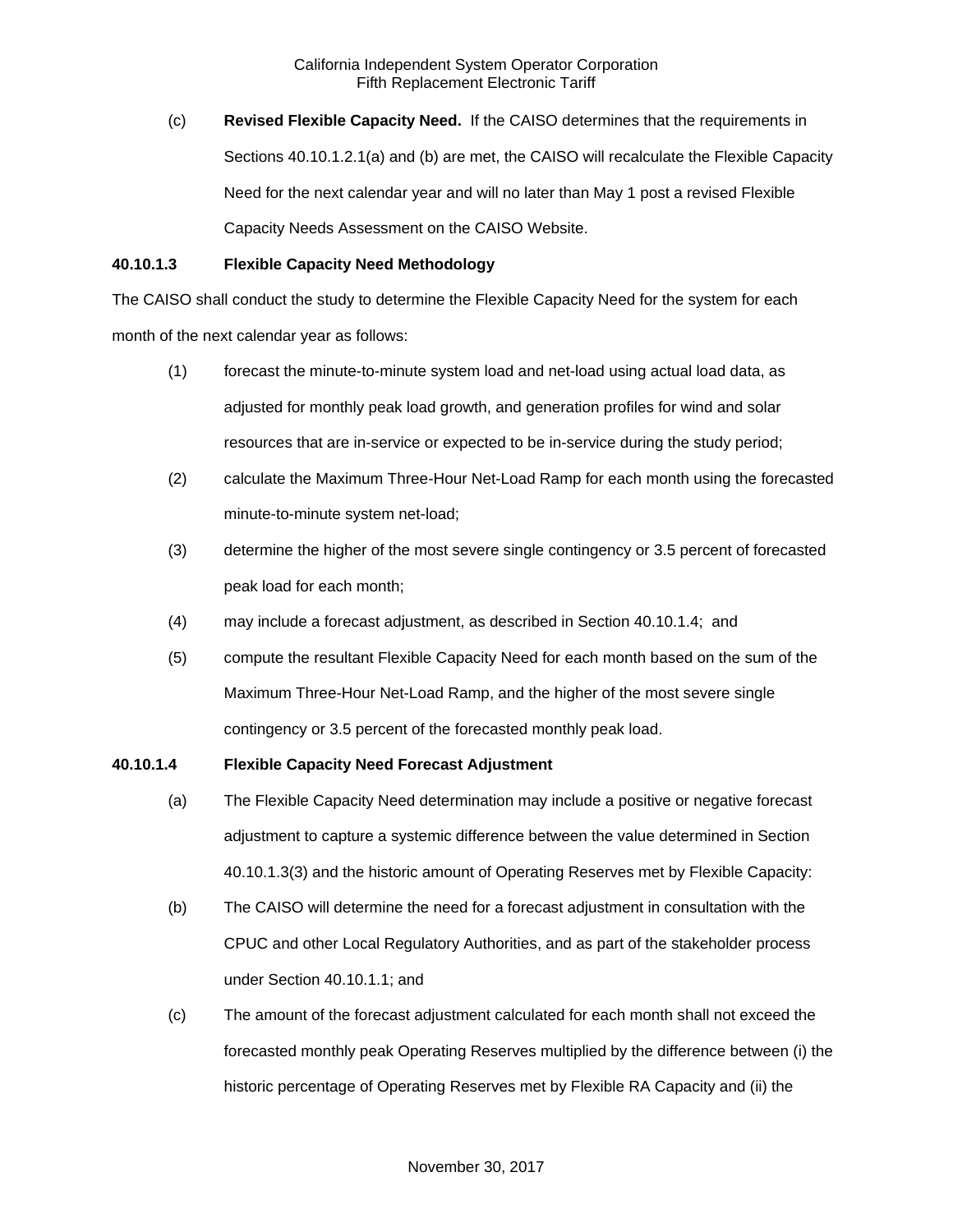percentage calculation that results from dividing the quantity determined in Section 40.10.1.3(3) by the forecasted monthly peak Operating Reserves.

## **40.10.1.5 Flexible Capacity Category Need**

- (a) The CAISO shall calculate the total system amount of Flexible Capacity needed in each Flexible Capacity Category, for each month of the next calendar year to ensure that forecast system operational needs will be met, as follows:
	- (1) The minimum quantity of Flexible Capacity needed in the Flexible Capacity Category for base ramping resources for each month will be calculated on a seasonal basis based on the system ramping characteristics identified in the Flexible Capacity Needs Assessment and the changes in MWs of the Maximum Secondary Three-Hour Net-Load Ramps for each month within a season, and will be specified in MW and as the percentage of total Flexible Capacity Needs.
	- (2) The maximum quantity of Flexible Capacity in the Flexible Capacity Category for peak ramping resources will be calculated for each month as the difference between the minimum quantity needed in the Flexible Capacity Category for base ramping resources and the total Flexible Capacity Need, and will be specified in MW and as the percentage of total Flexible Capacity Needs.
	- (3) The maximum quantity of Flexible Capacity in the Flexible Capacity Category for super-peak ramping resources will be five percent of the total Flexible Capacity Need.
- (b) The CAISO shall provide the results of the Flexible Capacity Category need determination with the Flexible Capacity Needs Assessment.

### **40.10.2 Allocation of Flexible Capacity Needs**

The CAISO will calculate each Local Regulatory Authority's allocable share of the total system Flexible Capacity Need, and the contribution of each of the Local Regulatory Authority's jurisdictional Load Serving Entities to the Maximum Three-Hour Net-Load Ramp used to calculate its share of the total system Flexible Capacity Need. The CAISO shall provide these calculations to each Local Regulatory Authority no later than 120 days prior to the date that the annual Flexible RA Capacity Plans must be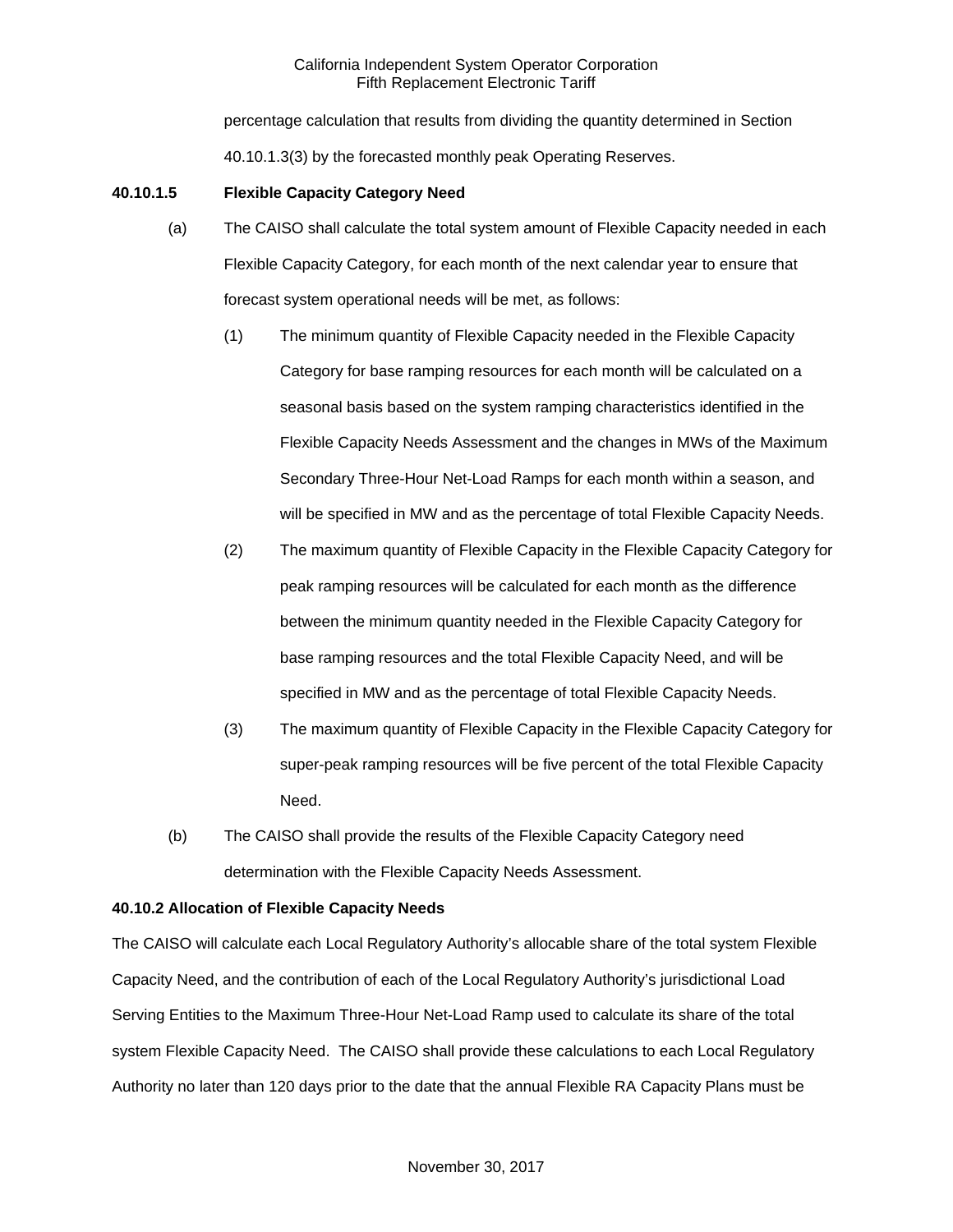submitted under Section 40. Nothing in this Section 40 obligates any individual Load Serving Entity to demonstrate that it has procured Flexible Capacity Resources to satisfy a minimum or maximum quantity needed, as applicable, within each Flexible Capacity Category.

### **40.10.2.1 Calculation of LRA Allocations**

- (a) **Allocation of Maximum Three-Hour Net-Load Ramp.** The CAISO will calculate the Local Regulatory Authority's allocable share of the Flexible Capacity Need as the average of the sum of its jurisdictional Load Serving Entities' change in load, minus the change in wind output, minus the change in solar PV output, minus the change in solar thermal output during the five highest three-hour net-load changes in the month.
- (b) **Allocation of MSSC or Forecasted Peak Load.** The CAISO will determine the higher of the most severe single contingency or 3.5 percent of forecasted peak load for each Load Serving Entity based on the respective Load Serving Entity's peak load ratio share, and calculate each Local Regulatory Authority's allocable share based on the sum of its jurisdictional Load Serving Entities' shares.
- (c) **Allocation of Forecast Adjustment.** If the CAISO includes a forecast adjustment in its draft study results, it will allocate the forecast adjustment using the same methodology set forth in Section 40.10.2.1(b).

# **40.10.2.2 Allocation to Load-Following MSS**

- (a) The CAISO will calculate the allocable share of the Flexible Capacity Need for each Load-following MSS as –
	- (1) the Local Regulatory Authority's average percent contribution to the change in wind output, minus the change in solar PV output, minus the change in solar thermal output, during the five highest three-hour net-load changes in the month, for resources not included in the Load-following MSS Load Serving Entity's resource portfolio; and
	- (2) plus the lesser of the MSS contribution calculated under Section 40.10.2.2(a)(1) or 3.5 percent of its forecasted peak load.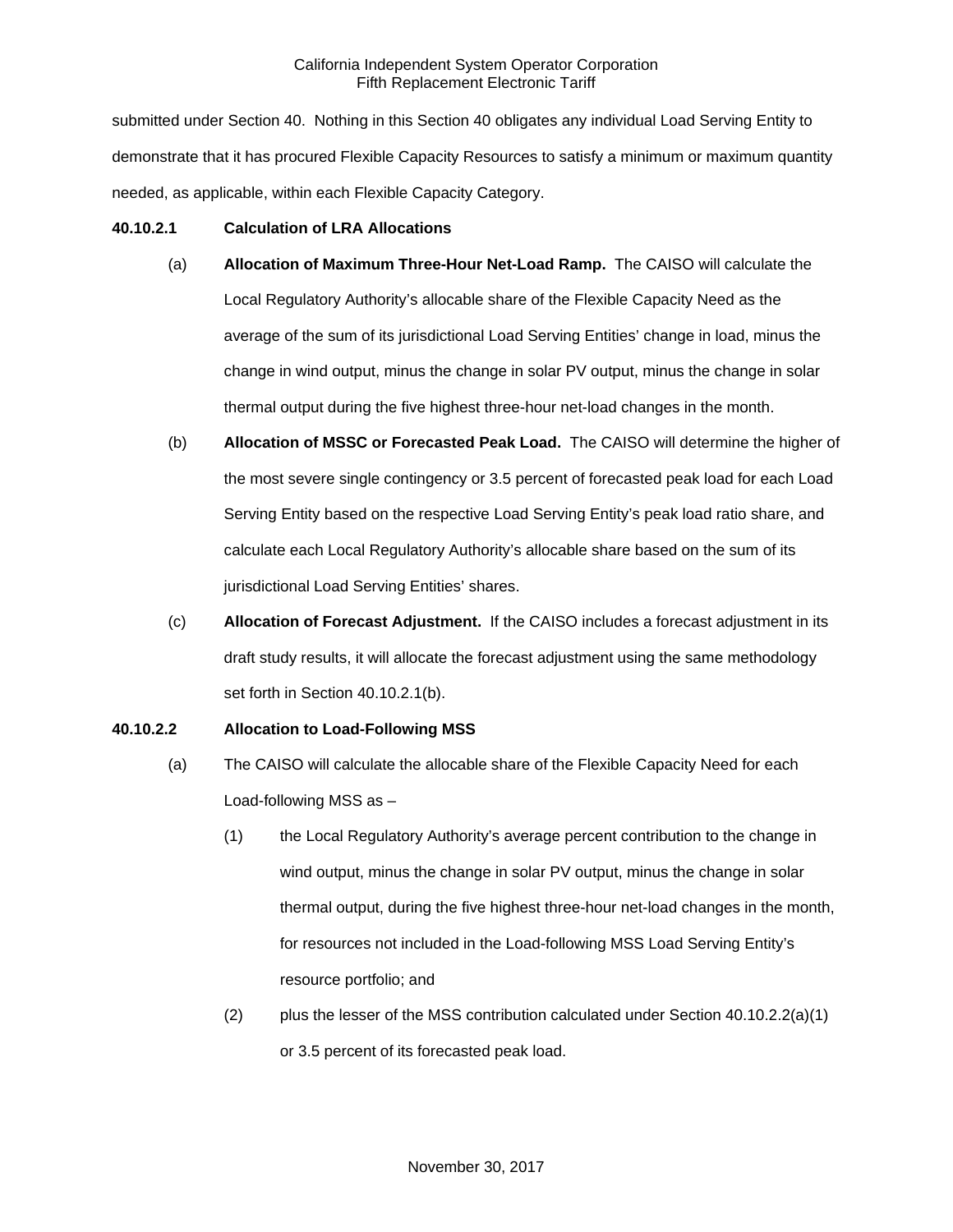- (3) plus the Load-following MSS Load Serving Entity's allocable share of any forecast adjustment under Section 40.10.1.4.
- (b) The CAISO will deduct the Flexible Capacity Need allocated to each Load-following MSS from the calculation to determine whether a cumulative deficiency in Flexible RA Capacity exists under Section 43.2.7.
- (c) If the Load-following MSS Load Serving Entity's contribution to the three-hour net-load ramp calculated under Section 40.10.2.2(a)(1) is less than its contribution to the 3.5 percent of expected peak load, the CAISO will not reallocate that difference to other Local Regulatory Authorities to determine whether a cumulative deficiency in Flexible RA Capacity exists under Section 43.2.7.

# **40.10.3 Flexible Capacity Categories**

# **40.10.3.1 Flexible Capacity Category Calculation**

A resource qualifies to provide Flexible RA Capacity in each Flexible Capacity Category for which it meets the qualifications set forth in this Section 40.10.3.

# **40.10.3.2 Flexible Capacity Category – Base Ramping Resources**

- (a) **Resource Criteria.** Base ramping resources must meet all of the following criteria, except as provided in Sections  $40.10.3.2(b)$  and  $(c)$  –
	- (1) The resource must be capable of providing Flexible RA Capacity to the CAISO Markets through Economic Bids for Energy and Economic Bids for Ancillary Services that are not flagged as Contingency Only in the Day-Ahead Market, if and to the extent the resource is certified to provide Ancillary Services, submitted daily for the 17-hour period from 5:00 a.m. through 10:00 p.m.;
	- (2) The resource must be capable of providing Energy for a minimum of six hours up to its full Effective Flexible Capacity value including PMin;
	- (3) The resource must be capable of being available seven days a week;
	- (4) The resource must be able to provide the minimum of (i) two Start-Ups per day for every day of the month or sixty Start-Ups per month, or (ii) the number of Start-Ups allowed by its operational limits, including minimum up and minimum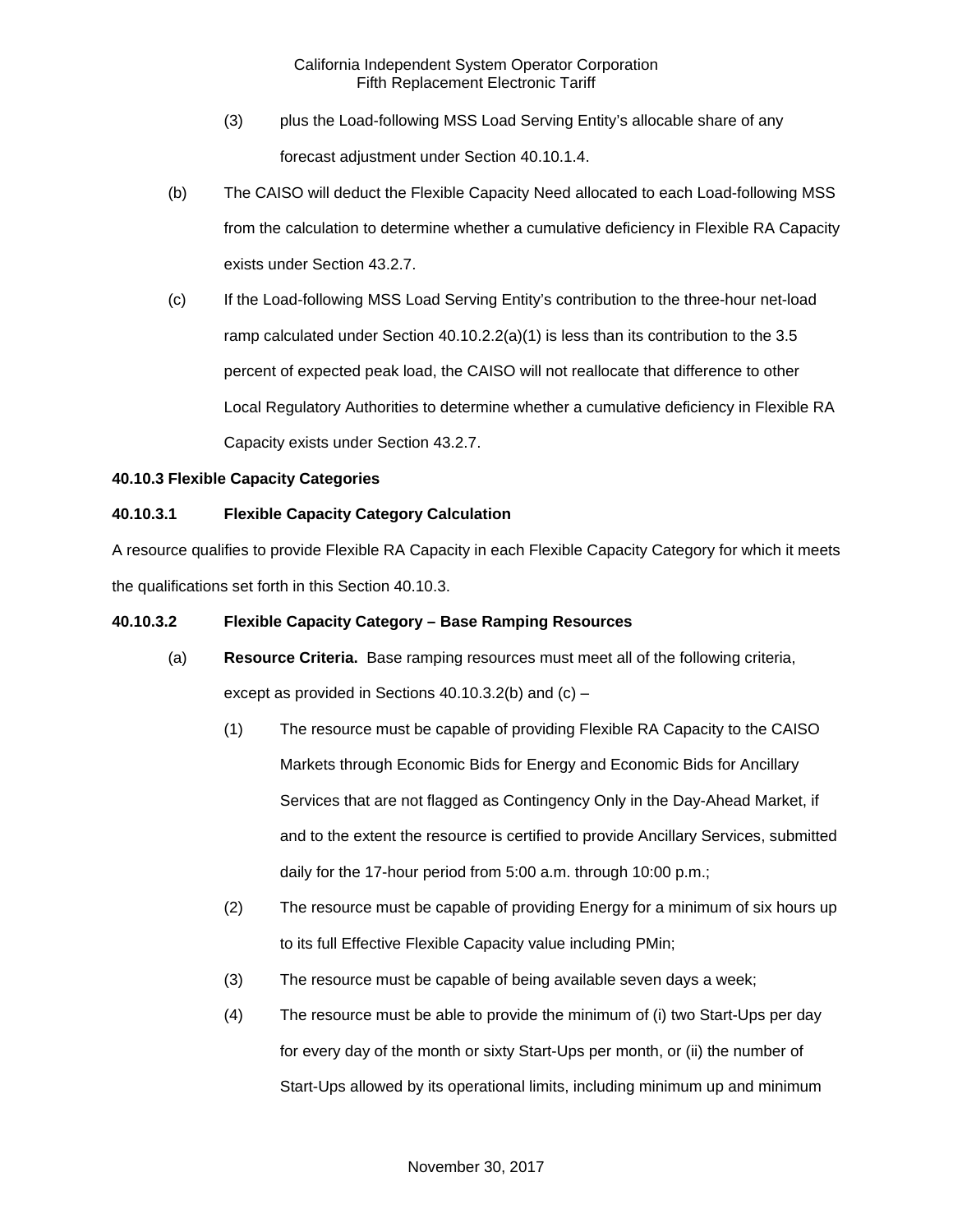down time; and

(5) The resource must not have annual or monthly limitations on the number of Start-Ups or the amount of energy produced that, on a daily basis, are lower than the requirements in Section 40.10.3.2(a)(1) through (4).

## (b) **Use-Limited Resource**

- (1) A Use-Limited Resource may be included in this category if it meets the criteria in Section 40.10.3.2(a), except that use-limited resources providing Flexible RA Capacity are not required to submit bids for Ancillary Services in the Day-Ahead Market or the Real-Time Market.
- (2) A Load Serving Entity may include in this category a combined resource consisting of two Use-Limited Resources that do not individually meet the minimum operational and availability requirements but in combination meet the criteria in Section 40.10.3.2(a).
- (3) The Flexible RA Capacity amount for the combined resource will be less than or equal to the lowest Effective Flexible Capacity value shown on the Resource Flexible RA Capacity Plan for a resource in the combination.
- (4) The combined resource shall be subject to the must-offer obligation in Section 40.10.6.1(e)(2) for the Flexible RA Capacity amount shown on the monthly Resource Flexible RA Capacity Plan for the combination.
- (c) **Non-Generator Resource.** A Non-Generator Resource that elects to provide Flexible RA Capacity may be included in this category if it meets the criteria in Section 40.10.3.2(a). A Non-Generator Resource that elects to provide Flexible RA Capacity and Regulation Energy Management is not eligible to be included in this category.

# **40.10.3.3 Flexible Capacity Category – Peak Ramping Resources**

- (a) **Resource Criteria.** Peak ramping resources must meet all of the following criteria, except as provided in Sections 40.10.3.3(b) and (c) --
	- (1) The resource must be capable of providing Flexible RA Capacity to the CAISO Markets through Economic Bids for Energy and Economic Bids for Ancillary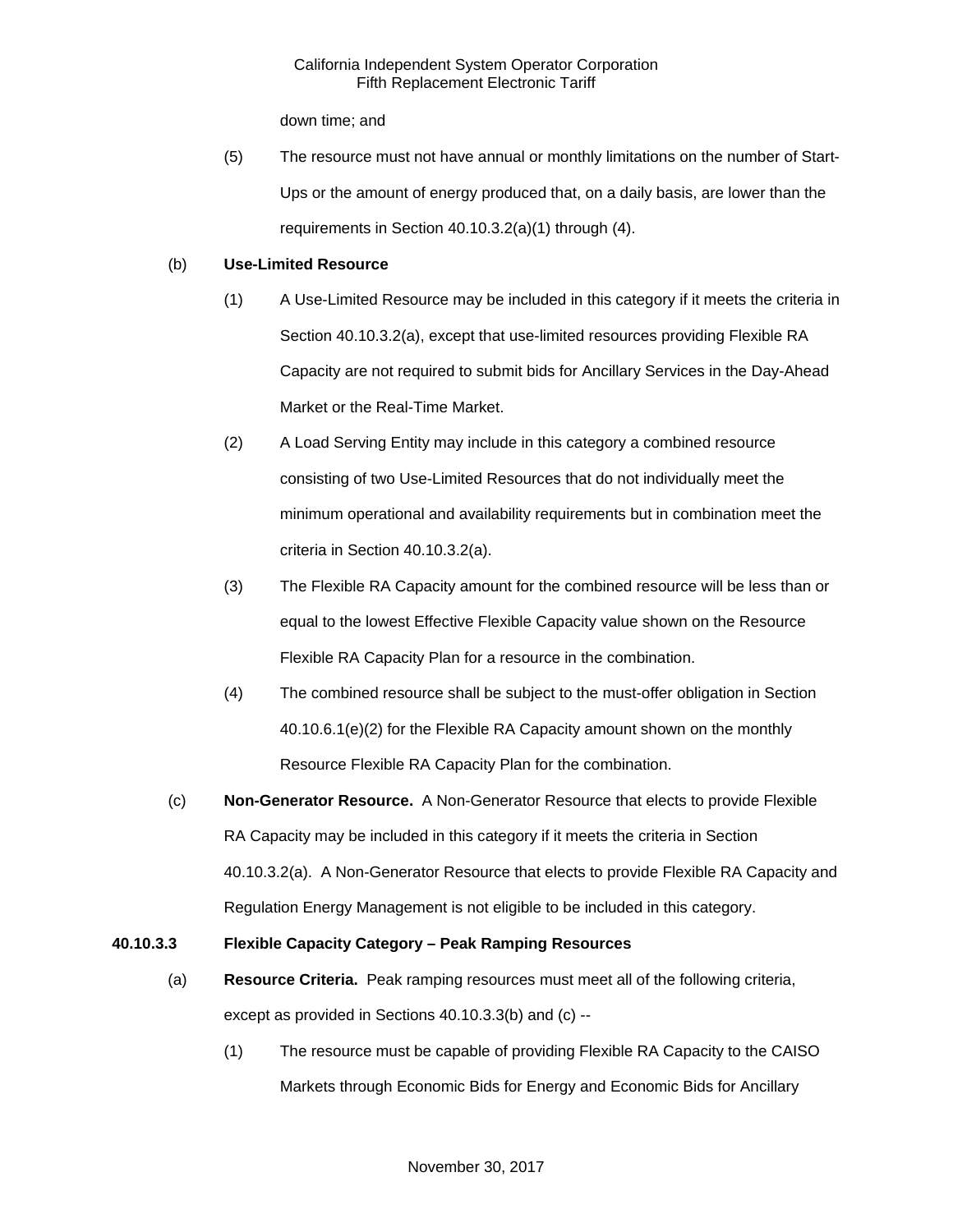Services that are not flagged as Contingency Only in the Day-Ahead Market, if and to the extent the resource is certified to provide Ancillary Services, which must be submitted daily for a five-hour period to be determined by the CAISO on a seasonal basis;

- (2) The resource must be capable of providing Energy for a minimum of three continuous hours up to its full Effective Flexible Capacity value including PMin;
- (3) The resource must be capable of being available seven days a week.
- (4) The resource must be capable of at least one Start-Up per day; and
- (5) The resource must not have annual or monthly limitations on the number of unit Start-Ups or the amount of energy produced that, on a daily basis, are lower than the requirements in Section 40.10.3.3(a)(1) through (4).

## (b) **Use-Limited Resource.**

- (1) A Use-Limited Resource may be included in this category if it meets the criteria in Section 40.10.3.3(a), except that use-limited resources providing Flexible RA Capacity are not required to submit bids for Ancillary Services in the Day-Ahead Market or the Real-Time Market.
- (2) A Load Serving Entity may include in this category a combined resource consisting of two Use-Limited Resources that do not individually meet the minimum operational and availability requirements but in combination meet the criteria in Section 40.10.3.3(a).
- (3) The Flexible RA Capacity amount for the combined resource will be less than or equal to the lowest Effective Flexible Capacity value shown on the Resource Flexible RA Capacity Plan for a resource in the combination.
- (4) The combined resource shall be subject to the must-offer obligation in Section 40.10.6.1(e)(2) for the Flexible RA Capacity amount shown on the monthly Resource Flexible RA Capacity Plan for the combination.
- (c) **Non-Generator Resource.** A Non-Generator Resource that elects to provide Flexible RA Capacity may be included in this category if it meets the criteria in Section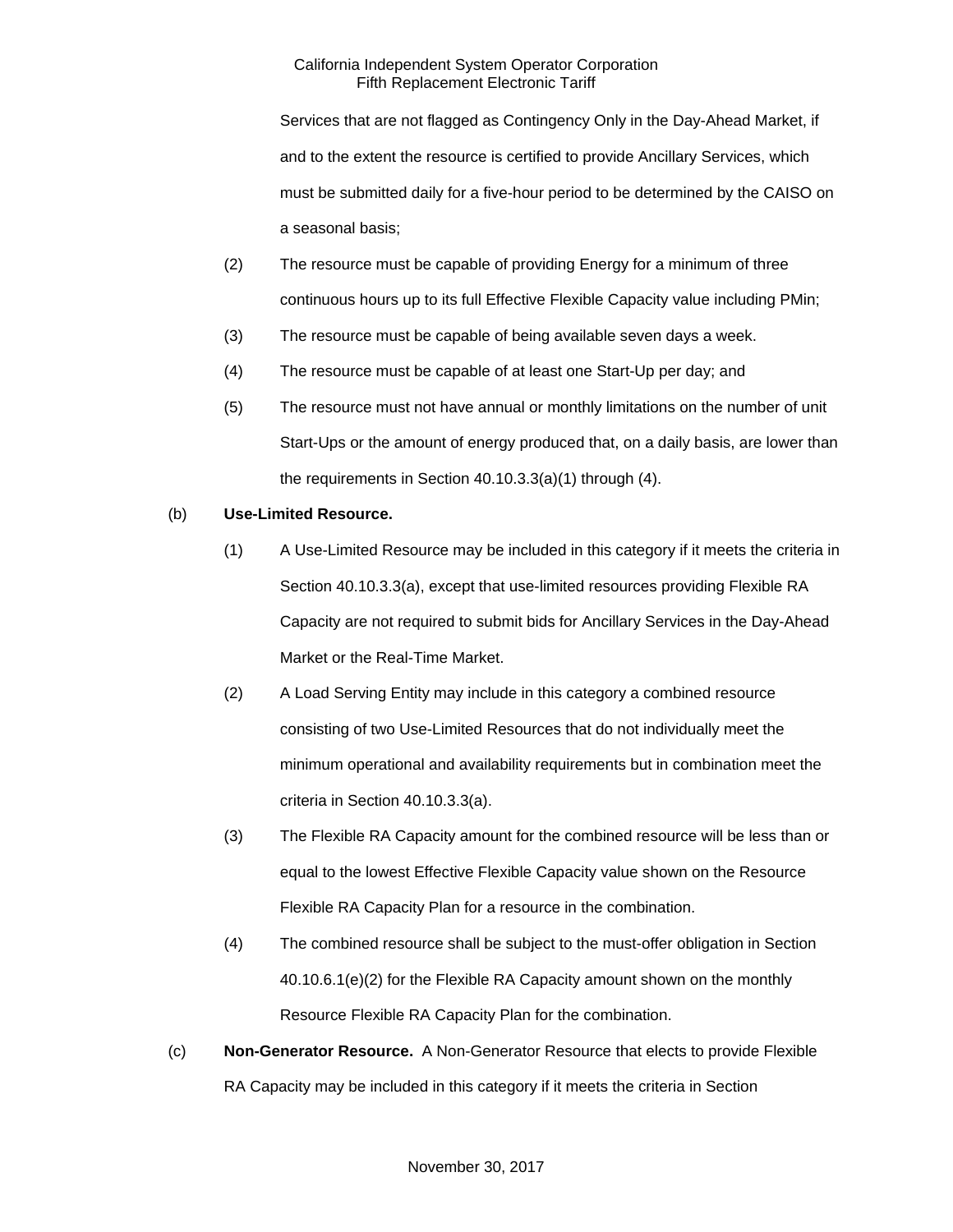40.10.3.3(a). A Non-Generator Resource that elects to provide Flexible RA Capacity and Regulation Energy Management is not eligible to be included in this category.

(d) **Base Ramping Resource.** A resource that meets the qualifications of the Flexible Capacity Category for base ramping resources also qualifies to be included in this category as a peak ramping resource; however, a resource that meets only the qualifications of a peak ramping resource does not qualify as a base ramping resource.

# **40.10.3.4 Flexible Capacity Category – Super-Peak Ramping Resources.**

- (a) **Resource Criteria.** Super-peak ramping resources must meet all of the following criteria, except as provided in Sections 40.10.3.4(b), (c) and (d) --
	- (1) The resource must be capable of providing Flexible RA Capacity to the CAISO Markets through Economic Bids for Energy and Economic Bids for Ancillary Services Bids that are not flagged as Contingency Only in the Day-Ahead Market, if and to the extent the resource is certified to provide Ancillary Services, which must be submitted each weekday that is not holiday, for a five-hour period to be determined by the CAISO on a seasonal basis;
	- (2) The resource must be capable of providing Energy for a minimum of three continuous hours up to its full Effective Flexible Capacity value including PMin;
	- (3) The resource must be capable of being available on weekdays that are not holidays, as defined in the Business Practice Manual;
	- (4) The resource must be capable of at least one Start-Up per day; and
	- (5) The resource must be capable of responding to at least five CAISO dispatches per month, during the five-hour period of the must offer obligation, for the resource to Start-Up.

# (b) **Use-Limited Resource.**

(1) A Use-Limited Resource may be included in this category if it meets the criteria in Section 40.10.3.4(a), except that use-limited resources providing Flexible RA Capacity are not required to submit bids for Ancillary Services in the Day-Ahead Market or the Real-Time Market.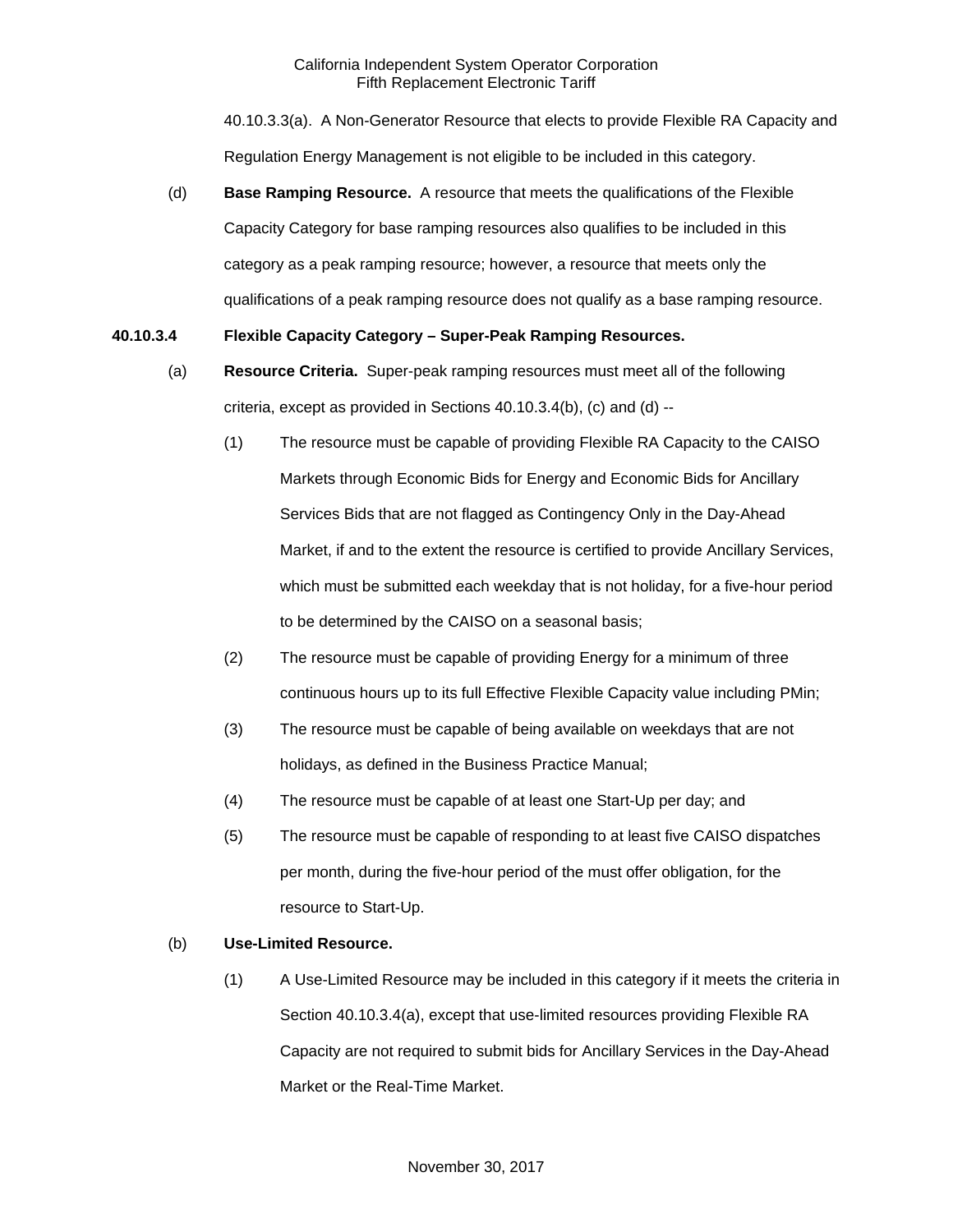- (2) A Load Serving Entity may include in this category a combined resource consisting of two Use-Limited Resources that do not individually meet the minimum operational and availability requirements but in combination meet the criteria in Section 40.10.3.4(a).
- (3) The Flexible RA Capacity amount for the combined resource will be less than or equal to the lowest Effective Flexible Capacity value shown on the Resource Flexible RA Capacity Plan for a resource in the combination.
- (4) The combined resource shall be subject to the must-offer obligation in Section 40.10.6.1(e)(2) for the Flexible RA Capacity amount shown on the monthly Resource Flexible RA Capacity Plan for the combination.
- (c) **Non-Generator Resource.** A Non-Generator Resource may be included in this category if it meets the criteria in Section 40.10.3.4(a) and is not registered in the CAISO's Master File as a Regulation Energy Management resource.
- (d) **Non-Generator Resource, Regulation Energy Management.** A Non-Generator Resource that is a Regulation Energy Management resource may be included in this category if it meets the following criteria –
	- (1) The resource must be capable of providing Regulation Energy Management to the CAISO Markets through Economic Bids for Regulation Up and Regulation Down submitted daily for a 17-hour period from 5:00 a.m. through 10:00 p.m.;
	- (2) The resource shall not submit bids to provide Energy;
	- (3) The resource must be capable of being available seven days a week;
	- (4) The resource must be capable of unlimited Start-Ups per day; and
	- (5) The resource must be registered as a Non-Generator Resource providing Regulation Energy Management in the CAISO's Master File.
- (e) **Base Ramping and Peak Ramping Resources.** A resource that meets the qualifications of the Flexible Capacity Category for base ramping resources or peak ramping resources also qualifies to be included in this category as a super-peak ramping resource; however, a resource that meets only the qualifications of a super-peak ramping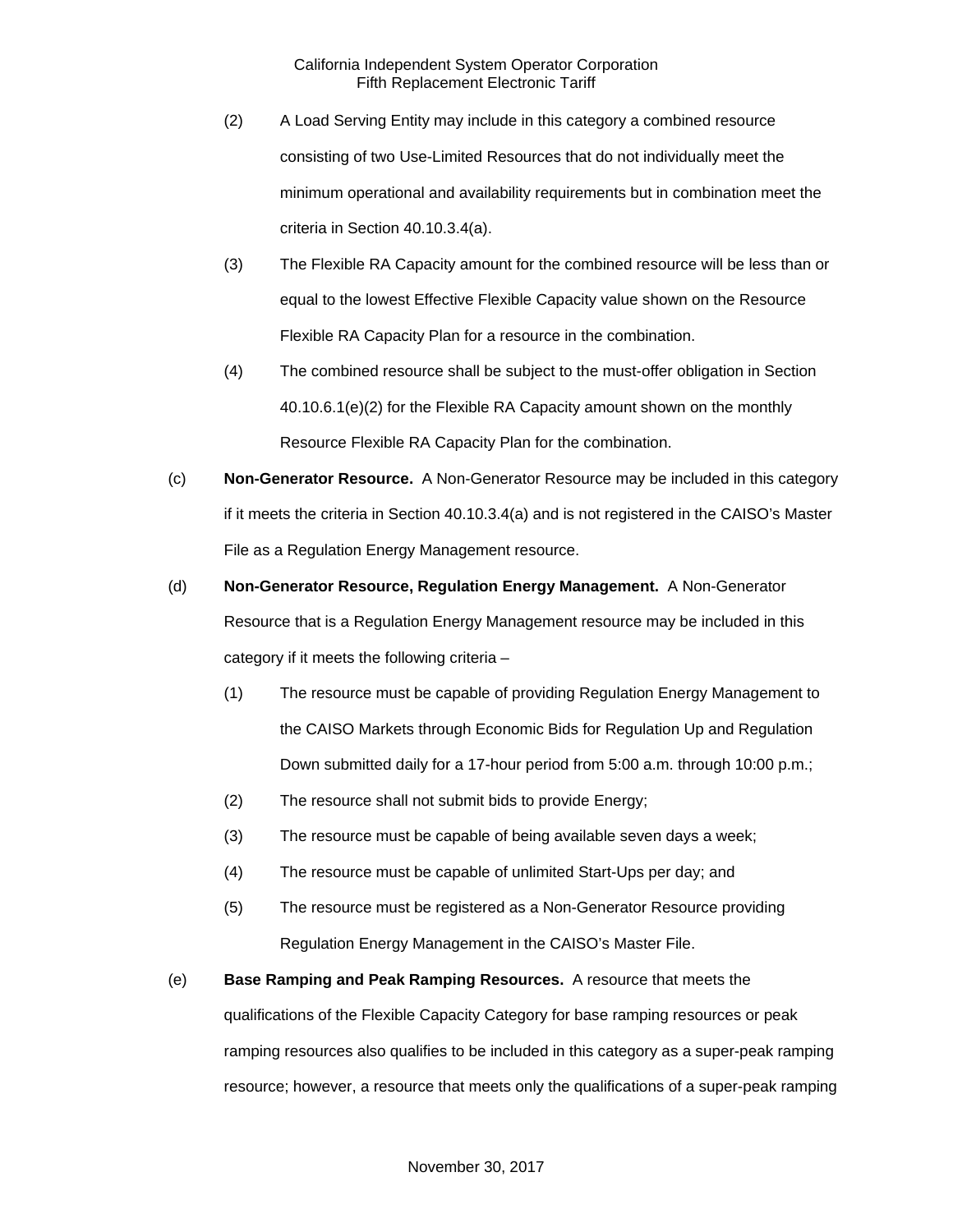resource does not qualify as a base ramping resource or a peak ramping resource.

## **40.10.3.5 Flexible Capacity Category by Resource**

The CAISO will provide to the Scheduling Coordinator of each resource a non-binding determination of the Flexible Capacity Category with the highest qualifications for which the resource qualifies to provide Flexible Capacity, as provided in Section 40.10.4.

## **40.10.3.6 Non-Eligible Resources**

Intertie resources and imports, other than Pseudo-Ties and Dynamic Scheduled resources, are not eligible to provide Flexible RA Capacity.

## **40.10.4 Effective Flexible Capacity**

The CAISO shall calculate the Effective Flexible Capacity value for each resource. The CAISO shall publish the draft and final lists of the Effective Flexible Capacity values for such resources and the Flexible Capacity Categories for which each resource qualifies to provide Flexible Capacity on the CAISO Website each year in accordance with the schedule for publishing the Net Qualifying Capacity values, as set forth in the BPM, for use in the next calendar year.

### **40.10.4.1 Effective Flexible Capacity Calculation**

- (a) **Flexible Resources.** The CAISO will calculate the Effective Flexible Capacity value of a resource, for use (i) if a Local Regulatory Authority has not established criteria for calculating the Effective Flexible Capacity value for eligible resource types, and (ii) for determining if a cumulative deficiency exists under Sections 43.2.7(a) and (b), as follows, except as provided in Sections 40.10.4.1 (b) through  $(f)$  –
	- (1) If the Start-Up Time of the resource is greater than 90 minutes, the Effective Flexible Capacity value shall be the weighted average ramp rate of the resource calculated from PMin to Net Qualifying Capacity multiplied by 180 minutes. The Effective Flexible Capacity shall not exceed the difference between the PMin and PMax of the resource.
	- (2) If the Start-Up Time of the resource is less than or equal to 90 minutes, the Effective Flexible Capacity value shall be the weighted average ramp rate of the resource calculated from zero to Net Qualifying Capacity multiplied by 180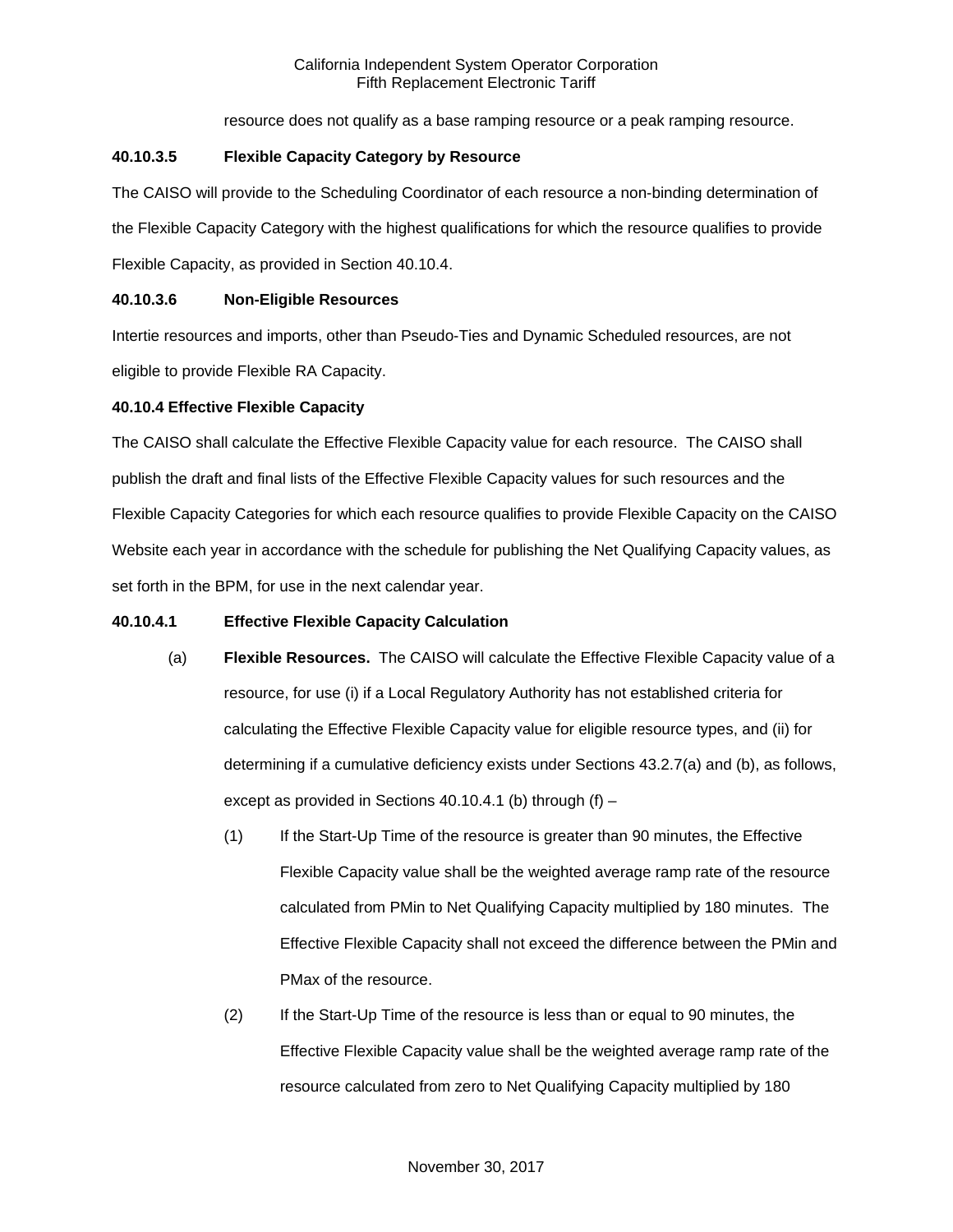minutes. The Effective Flexible Capacity shall not exceed the Net Qualifying Capacity of the resource.

- (b) **Hydroelectric Generating Unit.** The Effective Flexible Capacity of a hydroelectric generating unit will be the amount of capacity from which the resource can produce Energy consistently for 6 hours based upon the resource's physical storage capacity, which shall not exceed its Net Qualifying Capacity.
- (c) **Proxy Demand Resource.** The Effective Flexible Capacity of a Proxy Demand Resource will be based on the resource's actual MWs of load modification in response to a dispatch by the CAISO during a test event. In determining the Effective Flexible Capacity of a Proxy Demand Resource, the CAISO will –
	- (1) conduct the test at a random time during the flexible capacity must-offer obligation period for the resource;
	- (2) use the applicable baseline load data, as described in the CAISO Tariff or Business Practice Manual, to measure the load modification of the Proxy Demand Resource being tested; and
	- (3) pay the resource's bid price for the testing period.
- (d) **Energy Storage Resource.** The Effective Flexible Capacity value for an energy storage resource will be determined as follows –
	- (1) for an energy storage resource that provides Flexible RA Capacity but not Regulation Energy Management, the Effective Flexible Capacity value will be the MW output range the resource can provide over three hours of charge/discharge while constantly ramping.
	- (2) for an energy storage resource that provides Flexible RA Capacity and Regulation Energy Management, the Effective Flexible Capacity value will be the resource's 15-minute energy output capability.
- (e) **Multi-Stage Generating Resource.** The Effective Flexible Capacity value for a Multi-Stage Generating Resource will be calculated using the longest Start-Up Time of the resource's configuration that has the lowest PMin.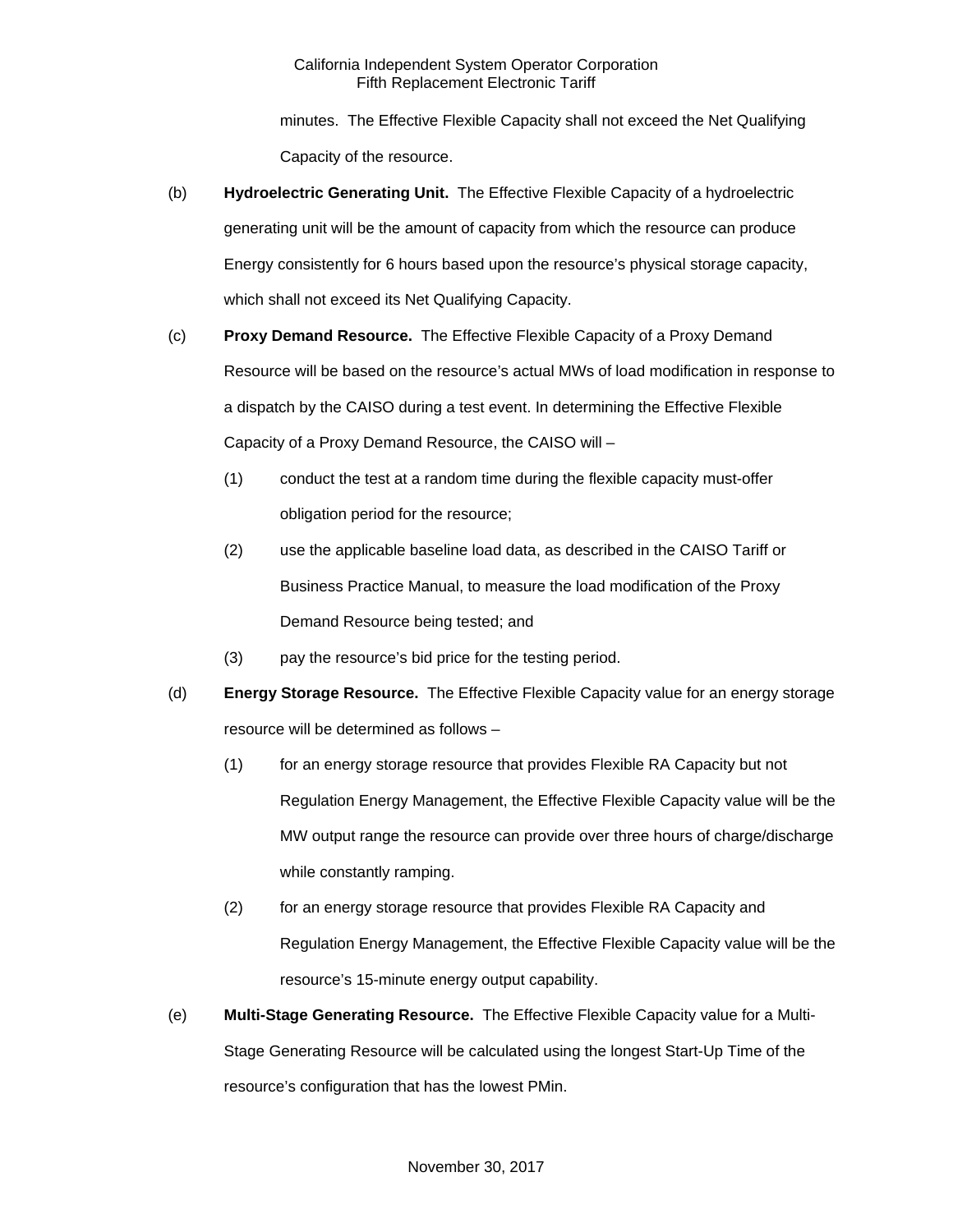(f) **Combined Heat and Power Resource.** The Effective Flexible Capacity value of a Combined Heat and Power Resource will be the lesser of (i) the resource's Net Qualifying Capacity, or (ii) the MW difference between the CHP resource's maximum output and its minimum operating level, such quantity not to exceed the quantity of generating capacity capable of being delivered over a three-hour period.

#### **40.10.4.2 EFC Omission or Correction**

- (a) **Draft List.** The posted draft list of Effective Flexible Capacity values may be modified only as follows –
	- (1) If the Scheduling Coordinator for a resource that was not included on the draft list of Effective Flexible Capacity values seeks to have the resource included on the list, it must no later than September 1 submit a request to the CAISO either showing that the resource meets the criteria in Section in 40.10.4.1 or is capable of meeting the criteria, and provide documentation to enable the CAISO to determine the resource's Effective Flexible Capacity pursuant to the criteria in Section 40.10.4.1.
	- (2) If the Scheduling Coordinator for a resource that was included on the draft list of Effective Flexible Capacity values seeks to change the value for that resource, it must submit documentation no later than September 1 that supports such a change.
	- (3) The CAISO will review the information submitted and notify the Scheduling Coordinator whether the change was accepted at least 15 days prior to posting the final list of Effective Flexible Capacity values on the CAISO Website.
- (b) **Final List.** The CAISO will post on the CAISO Website the final list of Effective Flexible Capacity values for resources that are in service and the Flexible Capacity Categories for which each resource qualifies to provide Flexible Capacity. The final list shall be used for the next calendar year and shall not be changed during that year, except as follows –
	- (1) If the Net Qualifying Capacity or PMax of a resource included on the final list increases or decreases during the year, and that value is changed in the Master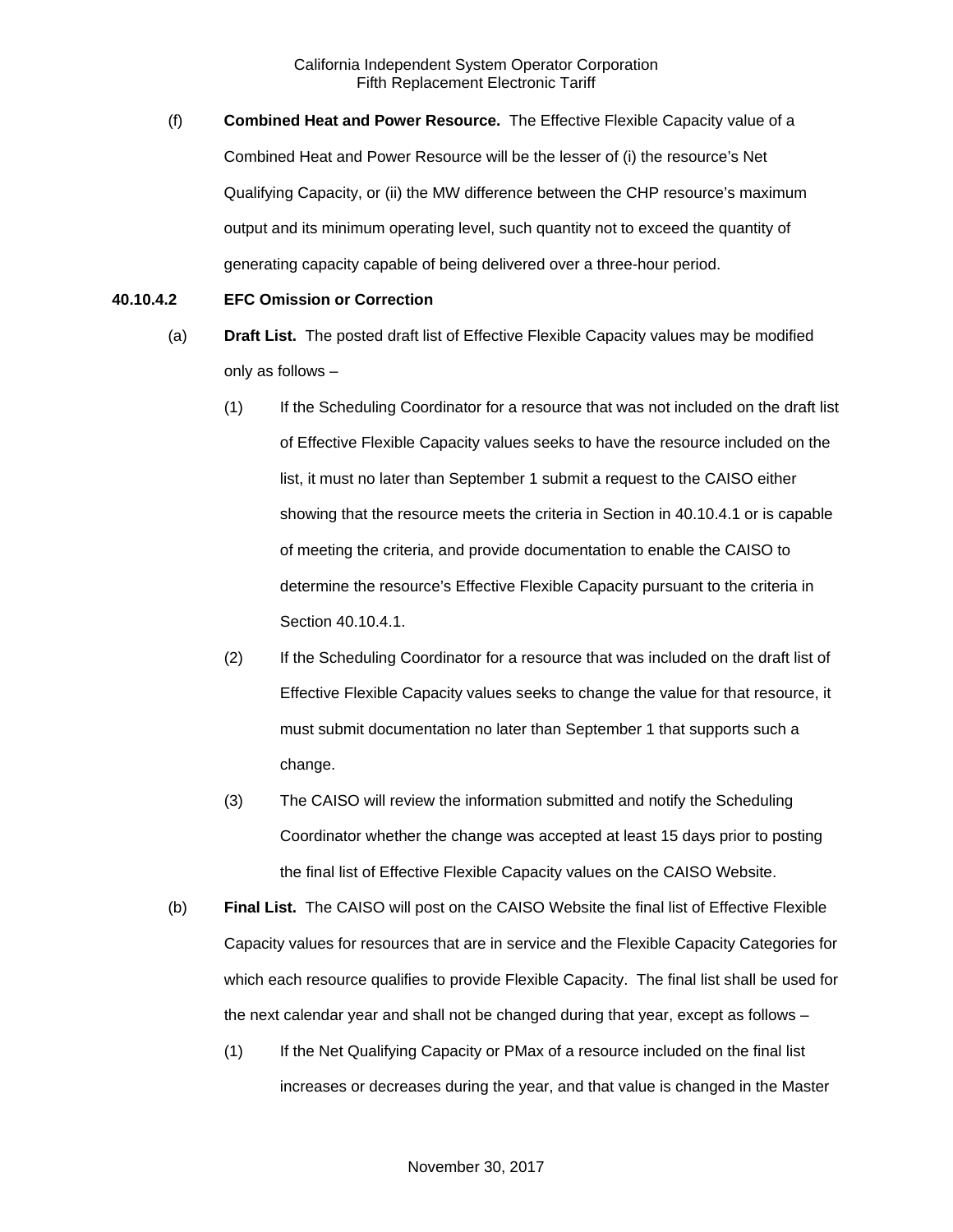File, the Scheduling Coordinator for the resource may request that the Effective Flexible Capacity value be recalculated to account for the change; or

- (2) If a new resource, achieves commercial operation during the year, the Scheduling Coordinator for the resource may request that the CAISO calculate and add its Effective Flexible Capacity value and the Flexible Capacity Categories for which the resource qualifies to provide Flexible Capacity to the final list as an in-service resource.
- (c) **Disputes.** Any disputes as to the CAISO's determination regarding Effective Flexible Capacity shall be subject to the CAISO ADR Procedure.

## **40.10.5 Flexible RA Capacity Plans**

# **40.10.5.1 LSE Flexible RA Capacity Plans**

- (a) **Submission Requirement.** A Scheduling Coordinator must submit annual and monthly LSE Flexible RA Capacity Plans for each Load Serving Entity it represents; except that an annual plan for 2015 is not required. A Load-Following MSS is not required to submit annual or monthly LSE Flexible RA Capacity Plans.
- (b) **Annual Plan.** Each annual LSE Flexible RA Capacity Plan must
	- (1) demonstrate that the Load Serving Entity has procured for each month at least 90 percent of the annual Flexible RA Capacity requirement determined by the CAISO; or the amount of Flexible RA Capacity required by the Load Serving Entity's Local Regulatory Authority, if the Local Regulatory Authority has set such requirement;
	- (2) identify the resources the Load Serving Entity intends to rely on to provide the Flexible RA Capacity, but need not identify the flexible resource adequacy categories; and
	- (3) include all information and be submitted no later than the last Business Day in October, in accordance with the reporting requirements and schedule set forth in the Business Practice Manual.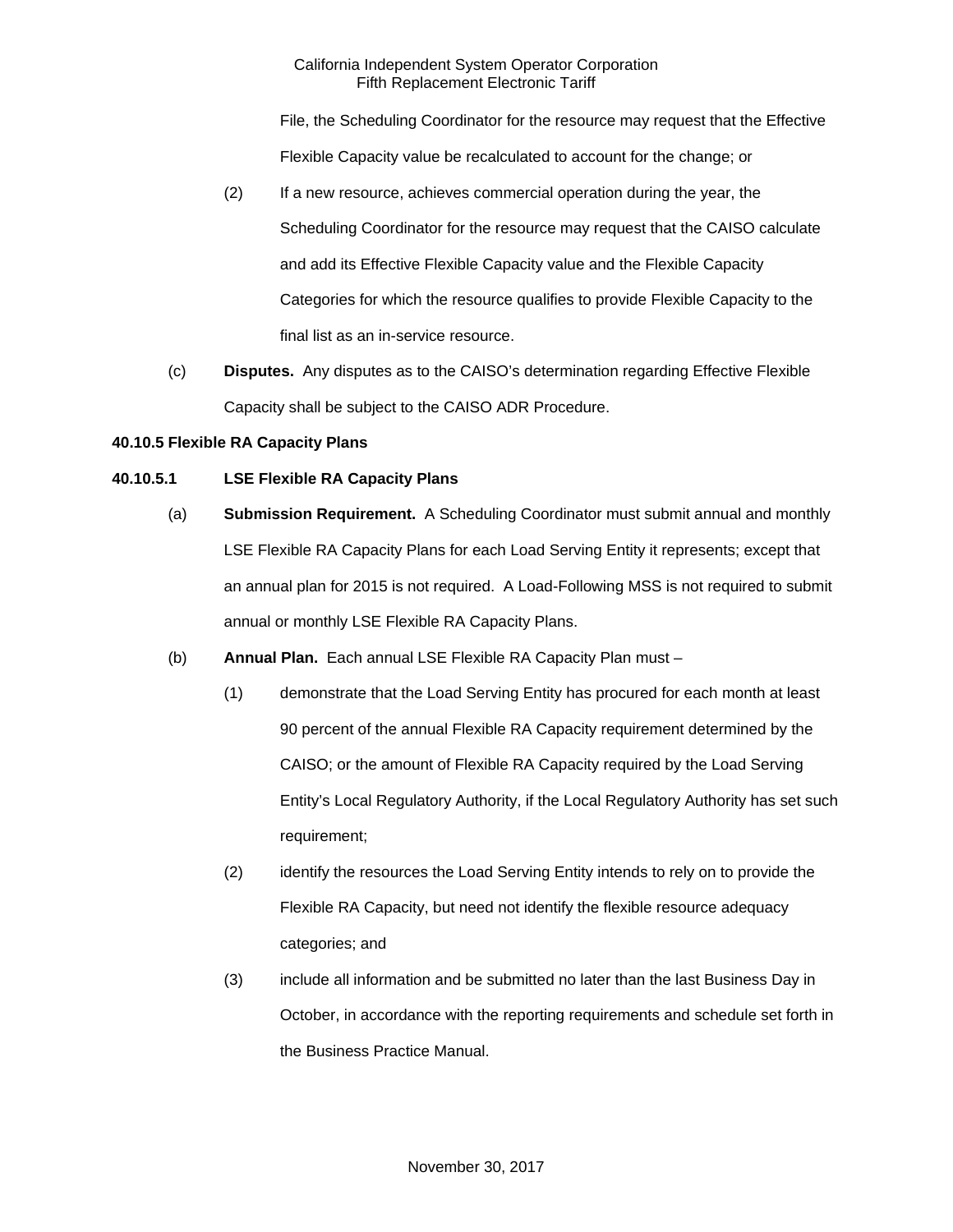- (c) **Monthly Plan.** The monthly LSE Flexible RA Capacity Plan must
	- (1) demonstrate that the Load Serving Entity procured 100 percent of the total monthly Flexible RA Capacity requirement determined by the CAISO; or the monthly amount of Flexible RA Capacity required by the Local Regulatory Authority, if the Local Regulatory Authority has set such requirement;
	- (2) include information for purposes of the validation under Section 40.10.5.3(a) and the evaluation for cumulative deficiency under Section 40.10.5.3(c)that shows the MW of Flexible RA Capacity the Load Serving Entity designates based on the total monthly requirement determined by the CAISO within the minimum or maximum quantity, as applicable, for each Flexible Capacity Category; or only if the Local Regulatory Authority has established its own flexible capacity requirement, shows the MW of Flexible RA Capacity the Load Serving Entity designates based on the total monthly requirement determined by the Local Regulatory Authority within the minimum or maximum quantity for each Flexible Capacity Category required by the Local Regulatory Authority, if applicable;
	- (3) identify all resources the Load Serving Entity will rely on to provide the Flexible RA Capacity and for each resource specify the Flexible Capacity Category in which the Flexible RA Capacity will be provided; and
	- (4) include all information and be submitted to the CAISO at least 45 days in advance of the first day of the month covered by the plan, in accordance with the reporting requirements and schedule set forth in the Business Practice Manual.
- (d) **Correction to Monthly Plan.** The Scheduling Coordinator for the Load Serving Entity may submit at any time from 45 days through 11 days in advance of the first day of the month covered by the plan, a revision to its monthly LSE Flexible RA Capacity Plan to correct an error in the plan. The CAISO will not accept any revisions to a monthly LSE Flexible RA Capacity Plan from 10 days in advance of the relevant month through the end of the month, unless the Scheduling Coordinator for the Load Serving Entity demonstrates good cause for the change and explains why it was not possible to submit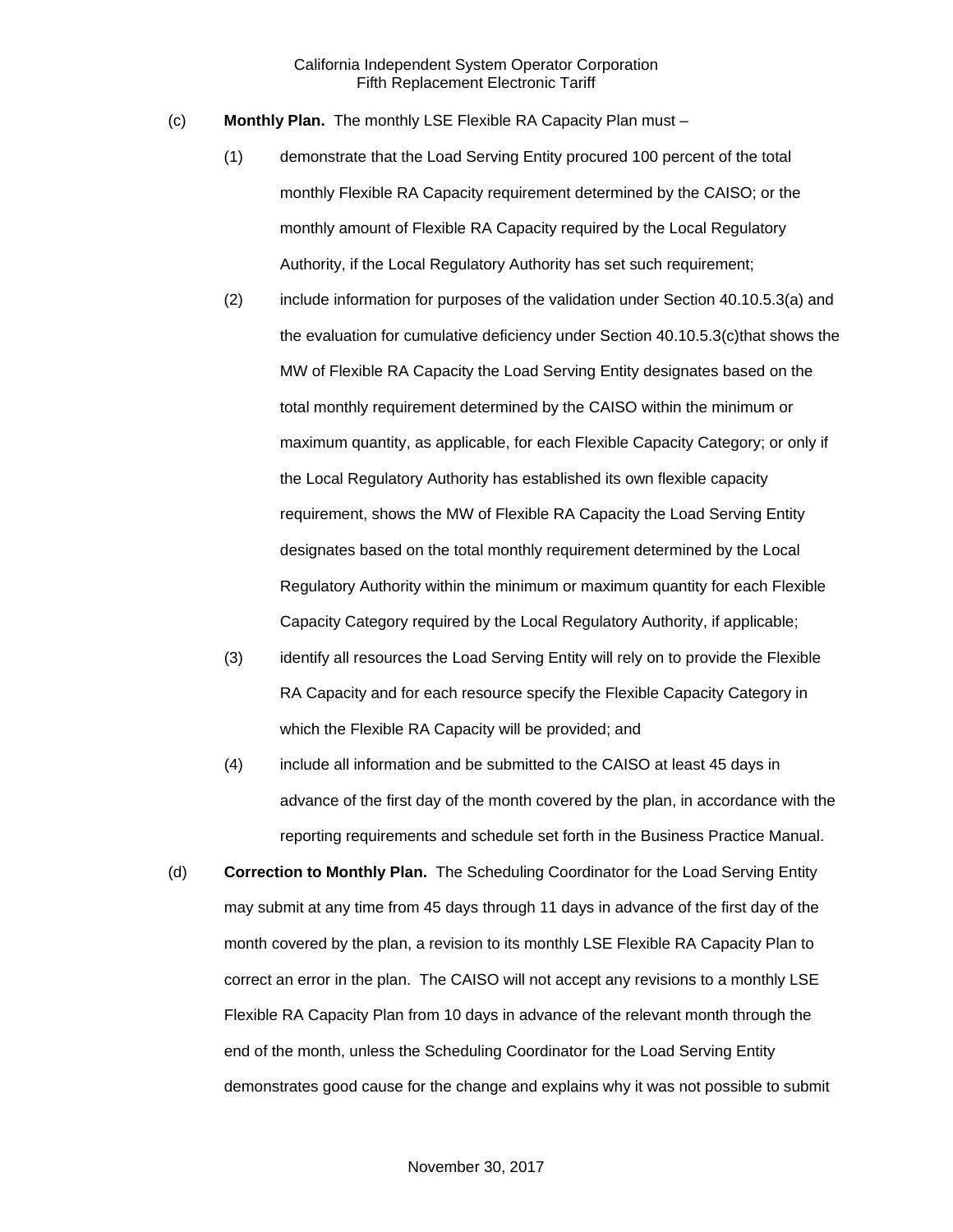the change earlier.

#### **40.10.5.2 Resource Flexible RA Capacity Plans**

- (a) **Submission Requirement.** A Scheduling Coordinator must submit annual and monthly Resource Flexible RA Capacity Plans for each resource it represents that provides Flexible RA Capacity; except that an annual plan is not required for 2015.
- (b) **Annual Plan.** The annual Resource Flexible RA Capacity Plan shall --
	- (1) verify the resource's agreement to provide Flexible RA Capacity during the next Resource Adequacy Compliance Year; and
	- (2) include all information and be submitted no later than the last Business Day in October, in accordance with the reporting requirements and schedule set forth in the Business Practice Manual.
- (c) **Monthly Plan.** The monthly Resource Flexible RA Capacity Plan shall
	- (1) verify the resource's agreement to provide Flexible RA Capacity during the month;
	- (2) include an affirmative representation by the Scheduling Coordinator submitting the plan that the CAISO is entitled to rely on the accuracy of the information provided in the plan to perform those functions set forth in this Section 40; and
	- (3) include all information and be submitted to the CAISO at least 45 days in advance of the first day of the month covered by the plan, in accordance with the reporting requirements and schedule set forth in the Business Practice Manual.
- (d) **Correction to Monthly Plan.** The Scheduling Coordinator for the resource may correct an error in the plan by submitting a revision to its monthly Resource Flexible RA Capacity Plan at any time from 45 days through 11 days in advance of the first day of the month covered by the plan. The CAISO will not accept any revisions to a monthly Resource Flexible RA Capacity Plan from 10 days in advance of the relevant month through the end of the month, unless the Scheduling Coordinator for the Resource demonstrates good cause for the change and explains why it was not possible to submit the change earlier.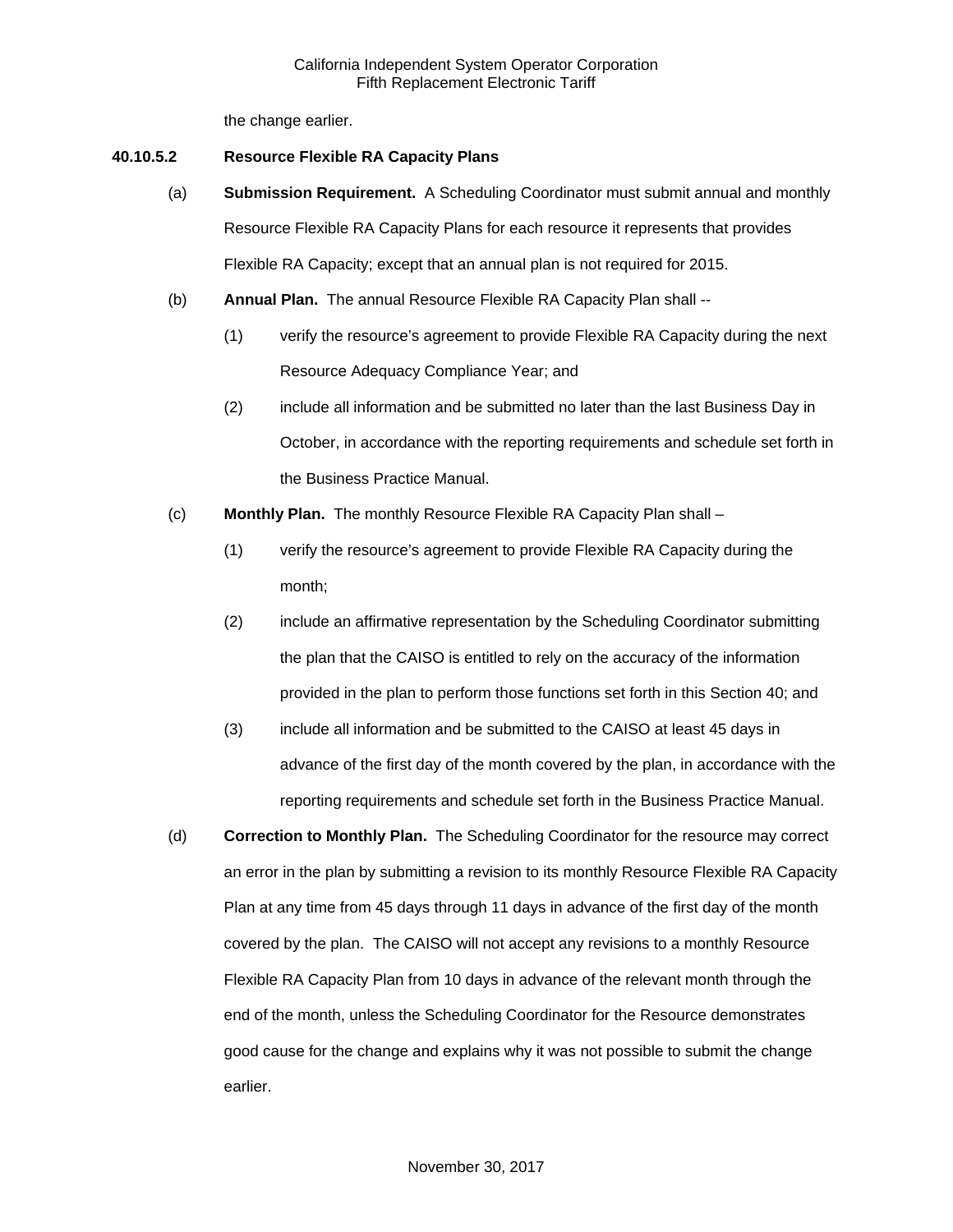## **40.10.5.3 Review of Flexible RA Capacity Plans**

### (a) **Validation for Deficiency in an Individual LSE Plan.**

- (1) If the Local Regulatory Authority has not established its own flexible capacity procurement requirements, the CAISO will validate the annual and monthly LSE Flexible RA Capacity Plans for that Local Regulatory Authority's jurisdictional Load Serving Entities, and will use the Effective Flexible Capacity value for each resource calculated under Section 40.10.4. The CAISO will determine whether each Load Serving Entity met its annual or monthly total Flexible RA Capacity Requirement, and for the monthly LSE Flexible RA Capacity Plan, whether it met the total monthly requirement within the minimum or maximum quantity, as applicable, for each Flexible Capacity Category.
- (2) If the Local Regulatory Authority has established its own flexible capacity procurement requirements, the CAISO will not validate the individual LSE Flexible Capacity Plans for that Local Regulatory Authority's jurisdictional Load Serving Entities.
- (b) **Identification of Discrepancy.** The CAISO will compare all LSE Flexible RA Capacity Plans and Resource Flexible RA Capacity Plans to identify any discrepancy in the Resource Adequacy Resources listed or the amount of the Resource Adequacy Capacity committed.

### (c) **Evaluation for Cumulative Deficiency.**

- (1) The CAISO will evaluate the annual LSE Flexible RA Capacity Plans of all Load Serving Entities on a cumulative basis to determine whether the total amount of Flexible RA Capacity shown in the plans meets 90 percent of the annual Flexible Capacity Need determined by the CAISO pursuant to Section 40.10.1 or whether a cumulative deficiency may exist under Section 43.2.7(a).
- (2) The CAISO will evaluate the monthly Flexible RA Capacity Plans of all Load Serving Entities to determine whether (i) the total amount of Flexible RA Capacity shown in the plans, limited to the maximum monthly requirement for each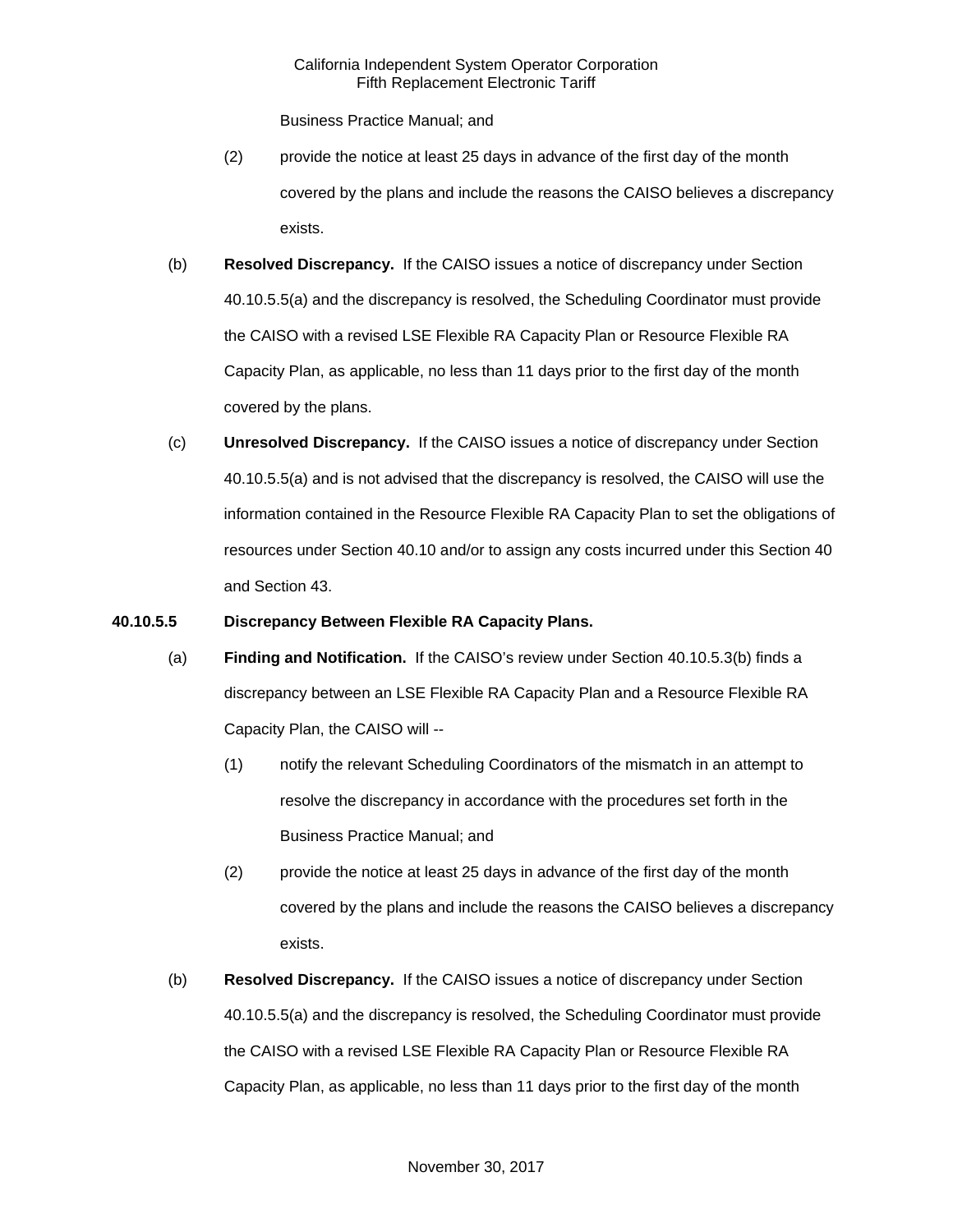covered by the plans.

(c) **Unresolved Discrepancy.** If the CAISO issues a notice of discrepancy under Section 40.10.5.5(a) and is not advised that the discrepancy is resolved, the CAISO will use the information contained in the Resource Flexible RA Capacity Plan to set the obligations of resources under Section 40.10 and/or to assign any costs incurred under this Section 40 and Section 43.

## **40.10.5.6 LRA Deficiency**

- (a) **Finding and Notification.** If the CAISO's evaluation under Section 40.10.5.3(c) finds a cumulative deficiency in Flexible RA Capacity, the CAISO will –
	- (1) identify each Local Regulatory Authority that did not meet its allocable share of the Flexible Capacity Need using the cumulative amount of Flexible RA Capacity that the Local Regulatory Authority's jurisdictional Load Serving Entities included in their annual and monthly Flexible RA Capacity Plans in total and, for the monthly Flexible RA Capacity Plans, in each Flexible Capacity Category;
	- (2) identify each Load Serving Entity that (i) is subject to the jurisdiction of a Local Regulatory Authority that did not meet its allocable share of the Flexible Capacity Need under Section 40.10.5.6, and (ii) did not include sufficient Flexible RA Capacity in an annual or monthly plan to meet its allocated Flexible RA Capacity Requirement or did not meet the monthly requirement within the minimum or maximum quantity, as applicable, for each Flexible Capacity Category, based on the allocation methodology of the Local Regulatory Authority if it has established its own methodology for allocating the Flexible Capacity Need to its jurisdictional Load Serving Entities;
	- (3) notify each Local Regulatory Authority identified under Section 40.10.5.6(a)(1) and the Scheduling Coordinator for each Load Serving Entity identified under Section 40.10.5.6(a)(2) of the cumulative deficiency in an attempt to resolve any deficiency in accordance with the procedures set forth in the Business Practice Manual; and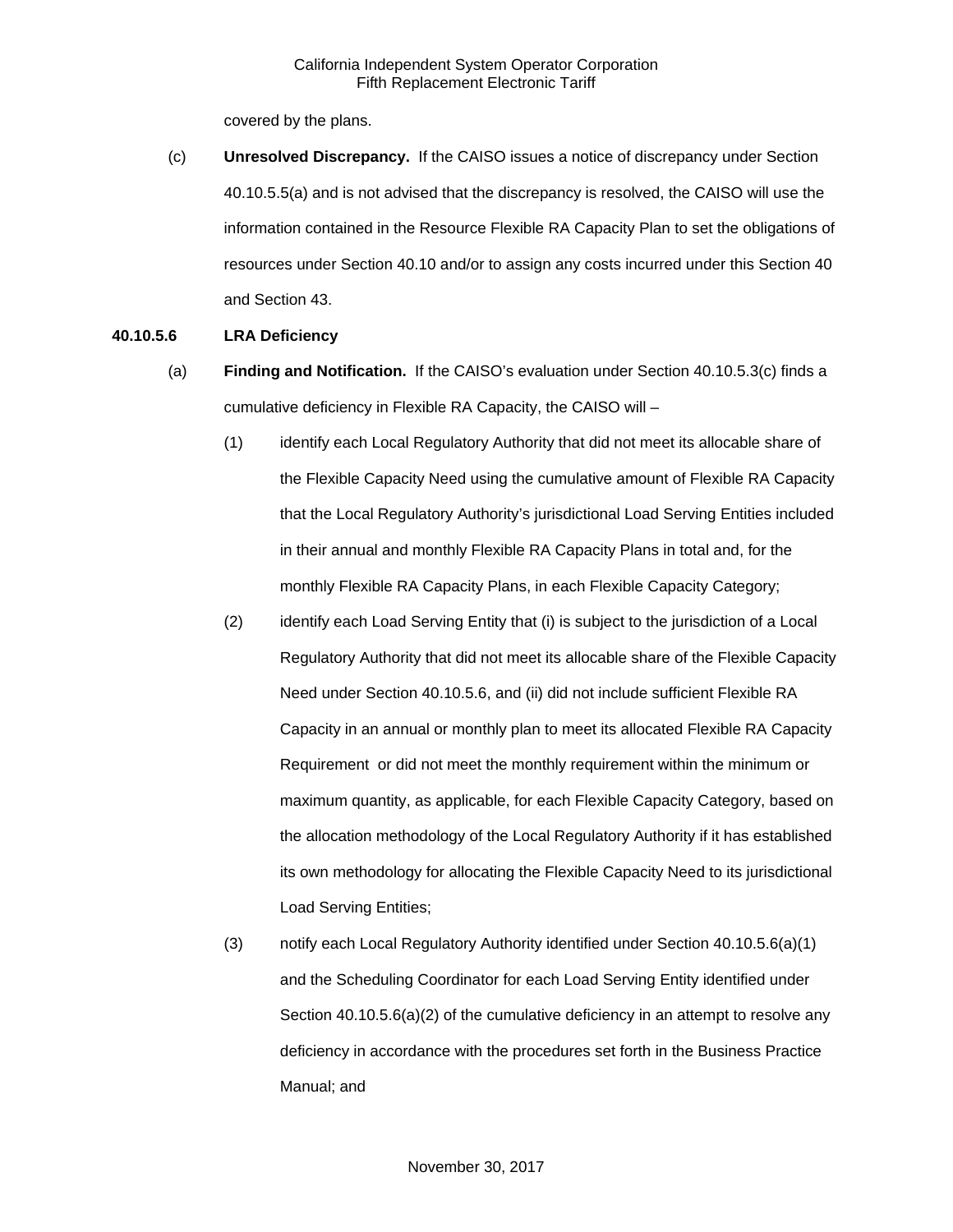- (4) provide the notice at least 25 days in advance of the first day of the month covered by the plan and include the reasons the CAISO believes a cumulative deficiency exists.
- (b) **Resolved Deficiency.** If the CAISO provides a notice of cumulative deficiency under Section 40.10.5.6(a), and the deficiency is resolved, the Scheduling Coordinator for the Load Serving Entity shall demonstrate, no less than 11 days prior to the first day of the month covered by the LSE Flexible RA Capacity Plan, that the identified deficiency is cured by submitting a revised LSE Flexible RA Capacity Plan.
- (c) **Unresolved Deficiency.** If the CAISO provides a notice of deficiency under Section 40.10.5.6(a) and is not advised that the deficiency is resolved, the CAISO will use the information contained in the Resource Flexible RA Capacity Plan to set the obligations of resources under Section 40.10 and/or to assign any costs incurred under this Section 40 and Section 43.

## **40.10.6 Flexible RA Capacity Must-Offer Obligation**

### **40.10.6.1 Day-Ahead and Real-Time Availability**

- (a) **Must-Offer Obligation.** The Scheduling Coordinator for a resource supplying Flexible RA Capacity must submit Economic Bids for Energy for the full amount of the resource's Flexible RA Capacity, and Economic Bids for Ancillary Services that are not flagged as Contingency Only in the Day-Ahead Market for the full amount of the resource's Flexible RA Capacity that is certified to provide Ancillary Services, in the Day-Ahead Market and the Real-Time Market for the applicable Trading Hours that is capable of being economically dispatched as follows, except as provided in Section 40.10.6.1(e) through $(h)$  –
	- (1) Flexible Capacity Category for base ramping resources the 17-hour period from 5:00 a.m. to 10:00 p.m., seven days a week;
	- (2) Flexible Capacity Category for peak ramping resources the five-hour period determined for each season by the CAISO's Flexible Capacity Needs Assessment, seven days a week; and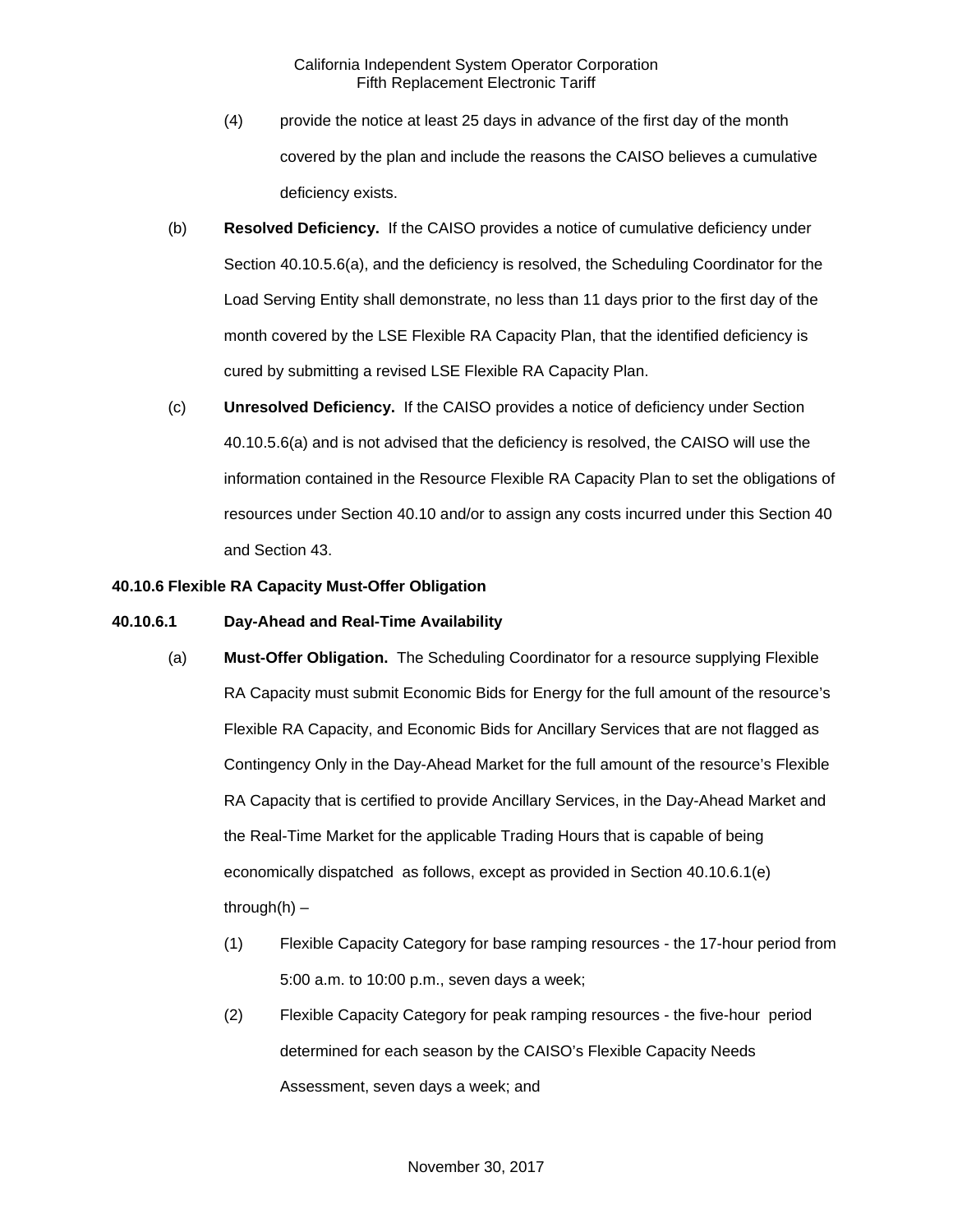- (3) Flexible Capacity Category for super-peak ramping resources the five-hour period determined for each season by the CAISO's Flexible Capacity Needs Assessment, weekdays, except holidays and as provided in Section 40.10.6.1(h), until the resource receives during the five-hour period of the must offer obligation and responds to five CAISO dispatches for Start-Up during the month, after which the resource will not be subject to a must-offer obligation as a super-peak ramping resource for the remainder of that month; however, any other must-offer obligations for Resource Adequacy Capacity will still apply.
- (b) **Availability Requirement.** During the period of the applicable must-offer obligation, a Flexible RA Capacity Resource must be operationally available except for limitations specified in the Master File, legal or regulatory prohibitions or as otherwise required by this CAISO Tariff or by Good Utility Practice.
- (c) **Co-optimization.** Through the IFM co-optimization process, the CAISO will utilize available Flexible RA Capacity to provide Energy or Ancillary Services in the most efficient manner to clear the Energy market, manage congestion and procure required Ancillary Services.
- (d) **Participation in RUC.** A Flexible RA Capacity Resource must participate in the RUC to the extent that the resource has available Flexible RA Capacity that is not reflected in an IFM Schedule. Resource Adequacy Capacity participating in RUC will be optimized using a zero dollar (\$0/MW-hour) RUC Availability Bid. Flexible RA Capacity selected in RUC will not be eligible to receive a RUC Availability Payment.
- (e) **Use-Limited Resources.**
	- (1) A Use-Limited Resource providing Flexible RA Capacity must be capable of responding to Dispatch Instructions and, consistent with its use-limitations, must submit Economic Bids for Energy for the full amount of its Flexible RA Capacity in the Day-Ahead Market and the Real-Time Market for the Trading Hours applicable to the resource's Flexible Capacity Category for that month for the Trading Hours that it is capable of being economically dispatched.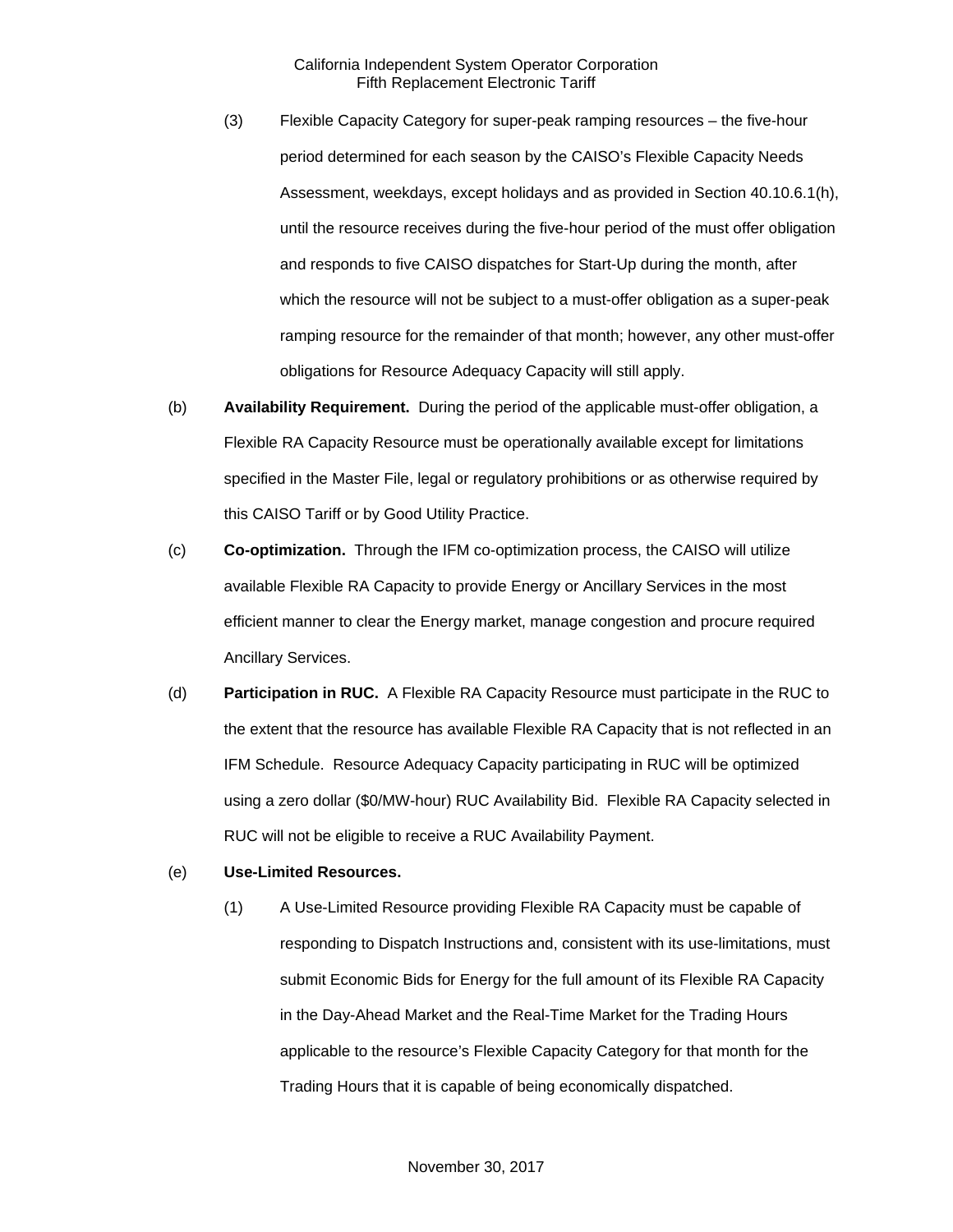(2) The Scheduling Coordinator for the Use-Limited Resources designated as a combined resource under Section 40.10.3.2(b), 40.10.3.3(b) or 40.10.3.4(b) must submit Economic Bids for Energy for either resource for the full amount of the Flexible RA Capacity required by the applicable must-offer obligation; however, Economic Bids for Energy must be submitted for only one resource in the combination per Trade Day.

## (f) **Short, Medium or Long Start Units.**

- (1) Short Start Units or Medium Start Units providing Flexible RA Capacity that do not have an IFM Schedule or a RUC Schedule for any of their Resource Adequacy Capacity for a given Trading Hour are required to participate in the Real-Time Market consistent with the provisions in Section 40.6.3 that apply to Short Start Units providing RA Capacity.
- (2) Long Start Units providing Flexible RA Capacity that do not have an IFM Schedule or a RUC Schedule for any of their Resource Adequacy Capacity for a given Trading Hour are required to participate in the Real-Time Market consistent with the provisions in Section 40.6.7 that apply to Long Start Units providing RA Capacity.
- (3) If availability is required under Section 40.6.3 or 40.6.7, the Scheduling Coordinator for the resource must submit to the RTM for that Trading hour for which the resource is capable of responding to Dispatch Instructions: (i) Energy Bids for the full amount of the available Flexible RA Capacity, including capacity for which it has submitted Ancillary Services Bids; and (ii) Ancillary Services Bids for the full amount of its Flexible RA Capacity that is certified to provide Ancillary Services, and for each Ancillary Service for which the resource is certified, including capacity for which it has submitted Energy Bids.
- (g) **Extremely Long-Start Resources.** Flexible RA Capacity Resources that are Extremely Long-Start Resources must be available to the CAISO by complying with the Extremely Long-Start Commitment Process under Section 31.7 or otherwise committing the